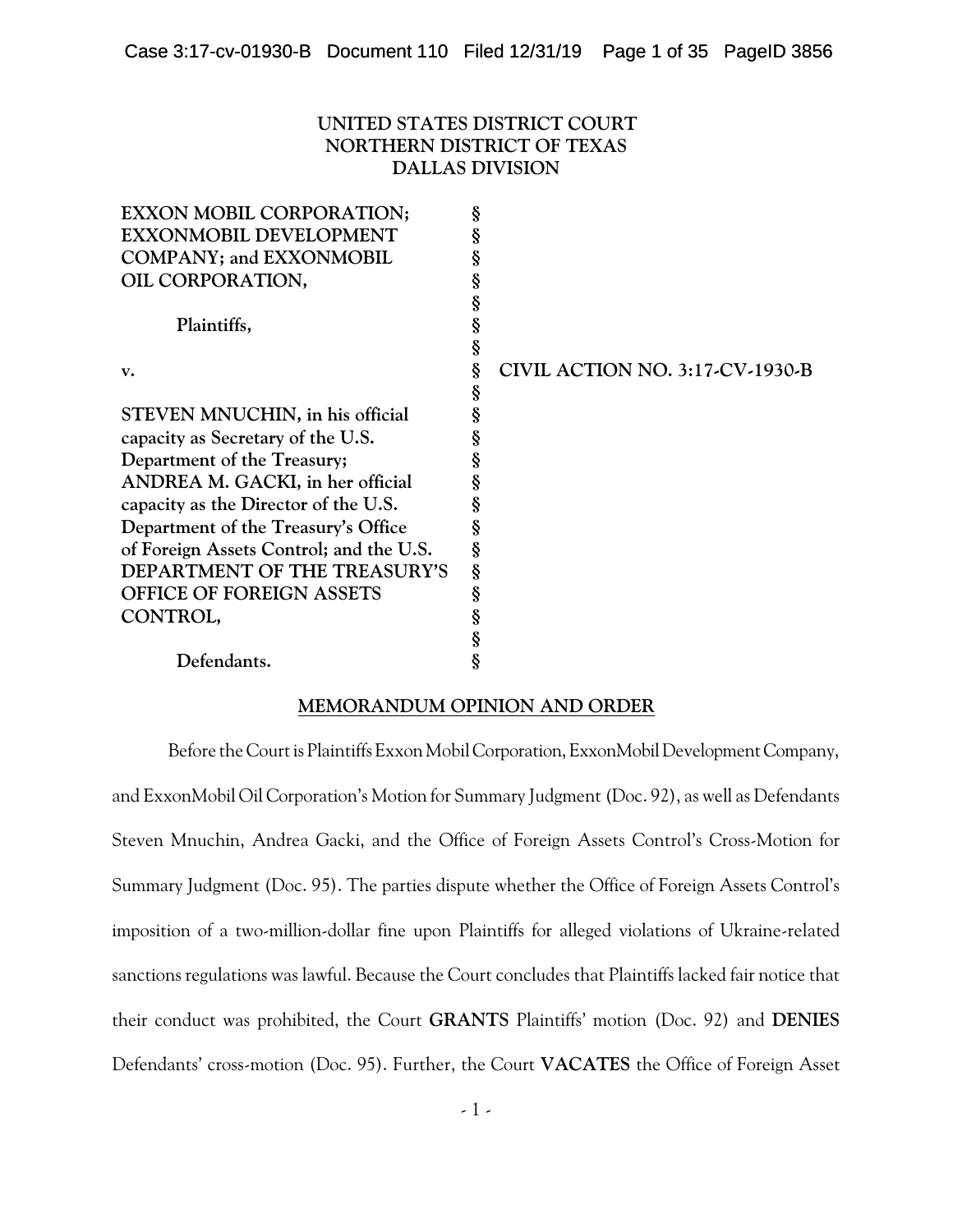Control's Penalty Notice.

## **I.**

## **BACKGROUND<sup>1</sup>**

This is an administrative case prompting the Court to determine which party receives the benefit of having its cake and eating it, too—the regulating agency that failed to clarify, or the regulated party that failed to ask. Plaintiffs Exxon Mobil Corporation, ExxonMobil Development Company, and ExxonMobil Oil Corporation (collectively "Exxon") filed a motion for summary judgment challenging the Office of Foreign Assets Control(OFAC)'s imposition of a penalty against Exxon for alleged violations of Ukraine-related sanctions regulations.<sup>2</sup> Doc. 93, Sealed Mem. in Supp. of Pls.' Mot., 1. Thereafter, Defendants Steven Mnuchin, Andrea Gacki, and OFAC (collectively "Government") filed a cross-motion for summary judgment, urging the Court to uphold OFAC's penalty decision. Doc. 95, Defs.' Cross-Mot., 1; Doc. 99, Br. in Supp. of Defs.' Resp. & Cross-Mot., 1. Before reaching the merits of the parties' claims, the Court reviews the relevant events leading up to the case.

## *A. The Ukraine-Related Sanctions Regulations*

On March 6, 2014, President Barack Obama issued Executive Order 13660, which declared that the "actions and policies of persons . . . who have asserted government authority in the Crimea region without the authorization of the Government of Ukraine . . . constitute an unusual and

<sup>1</sup> All citations to the administrative record (AR) refer to the revised AR. *See* Doc. 108, Defs.' Notice of Filing of Redacted Portion of Revised Administrative Record.

<sup>&</sup>lt;sup>2</sup> Exxon challenges OFAC's penalty decision on three grounds, one being a lack of fair notice in violation of the Due Process Clause of the Fifth Amendment. *See* Doc. 93, Sealed Mem. in Supp. of Pls.' Mot., 1–3. Because the Court agrees that OFAC failed to provide fair notice and vacates the penalty on this ground, the Court declines to address the remaining grounds set forth in Exxon's motion.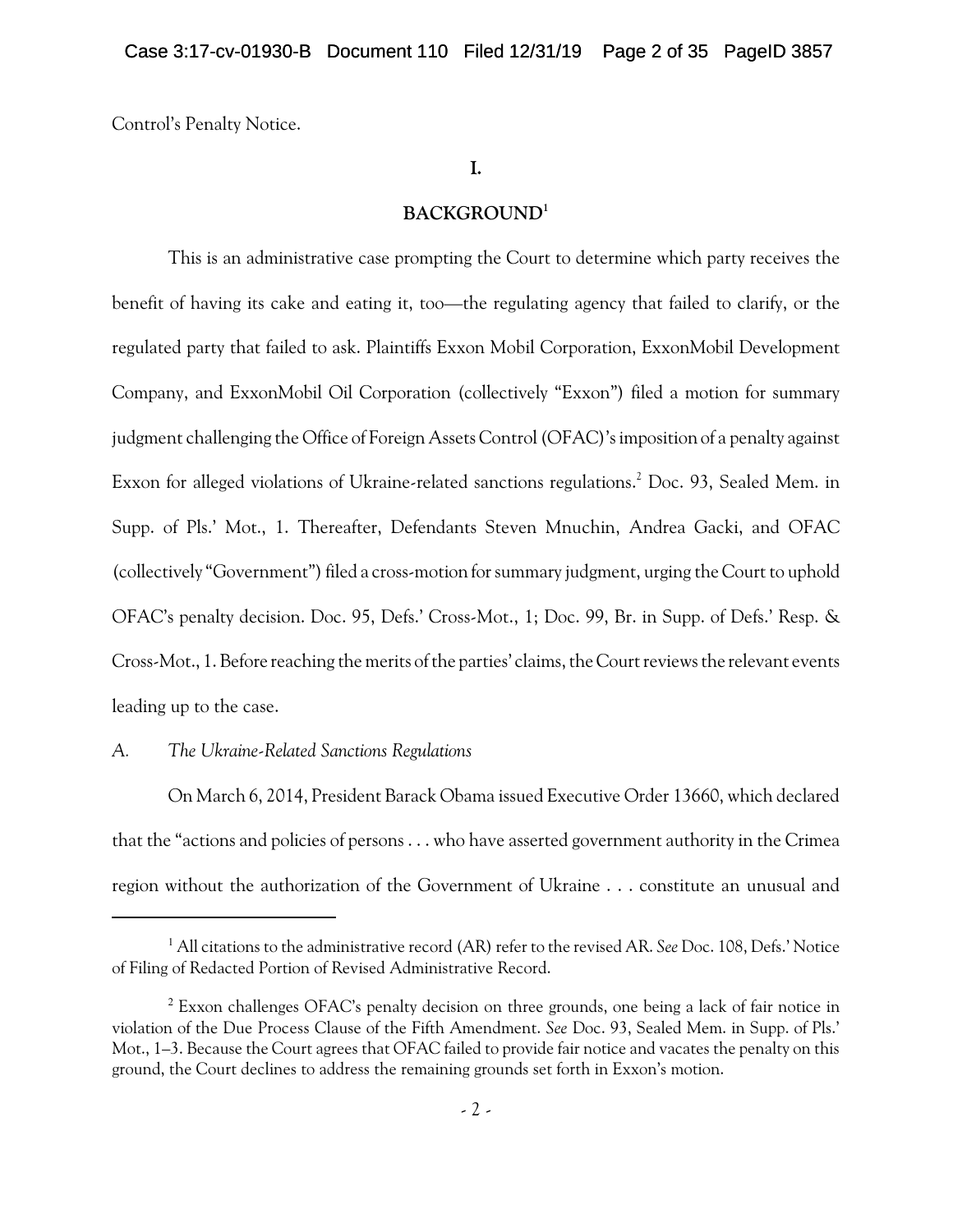## Case 3:17-cv-01930-B Document 110 Filed 12/31/19 Page 3 of 35 PageID 3858

extraordinary threat to the national security and foreign policy of the United States . . . ." Exec. Order No. 13660, 79 Fed. Reg. 13,493 (Mar. 6, 2014). Subsequently, President Obama expanded Executive Order 13660 through the issuance of Executive Order 13661, which found that "the actions and policies of the Government of the Russian Federation with respect to Ukraine" were also a threat to the United States. Exec. Order No. 13661, 79 Fed. Reg. 15,535 (Mar. 16, 2014).

Executive Order 13661 authorizes the Secretary of the Treasury to promulgate regulations "as may be necessary to carry out the purposes of [the] order," as well as to designate individuals and entities—commonly known as Specially Designated Nationals (SDNs)—whose property would be "blocked" based on their ties to the Russian government. *See id.* at 15,535–36. Under Section 1 of the Order, "blocked" property that is "within the possession or control" of any United States individual or entity cannot "be transferred, paid, exported, withdrawn, or otherwise dealt in" by these individuals or entities. *See id.* at 15,535. Further, under Section 4 of the Order, the prohibitions of Section 1 "include . . . the receipt of any contribution or provision of . . . services." *Id.* at 15,536.

One day after the issuance of Executive Order 13661, the White House Office of the Press Secretary released a "Fact Sheet" on the Ukraine-related sanctions, which indicated: "Our current focus is to identify these individuals and target their personal assets, but not companies that they may manage on behalf of the Russian state." AR 360. Similarly, the Press Secretary released a "Background Briefing by Senior Administration Officials on Ukraine," which stated, "[O]ur current focus is to identify these cronies of the Russian government and target their personal assets and wealth, rather than the business entities and industries that they may manage or oversee." AR 23490. It also stated that "U.S. persons are prohibited from doing business with [designated persons.]" AR 23489.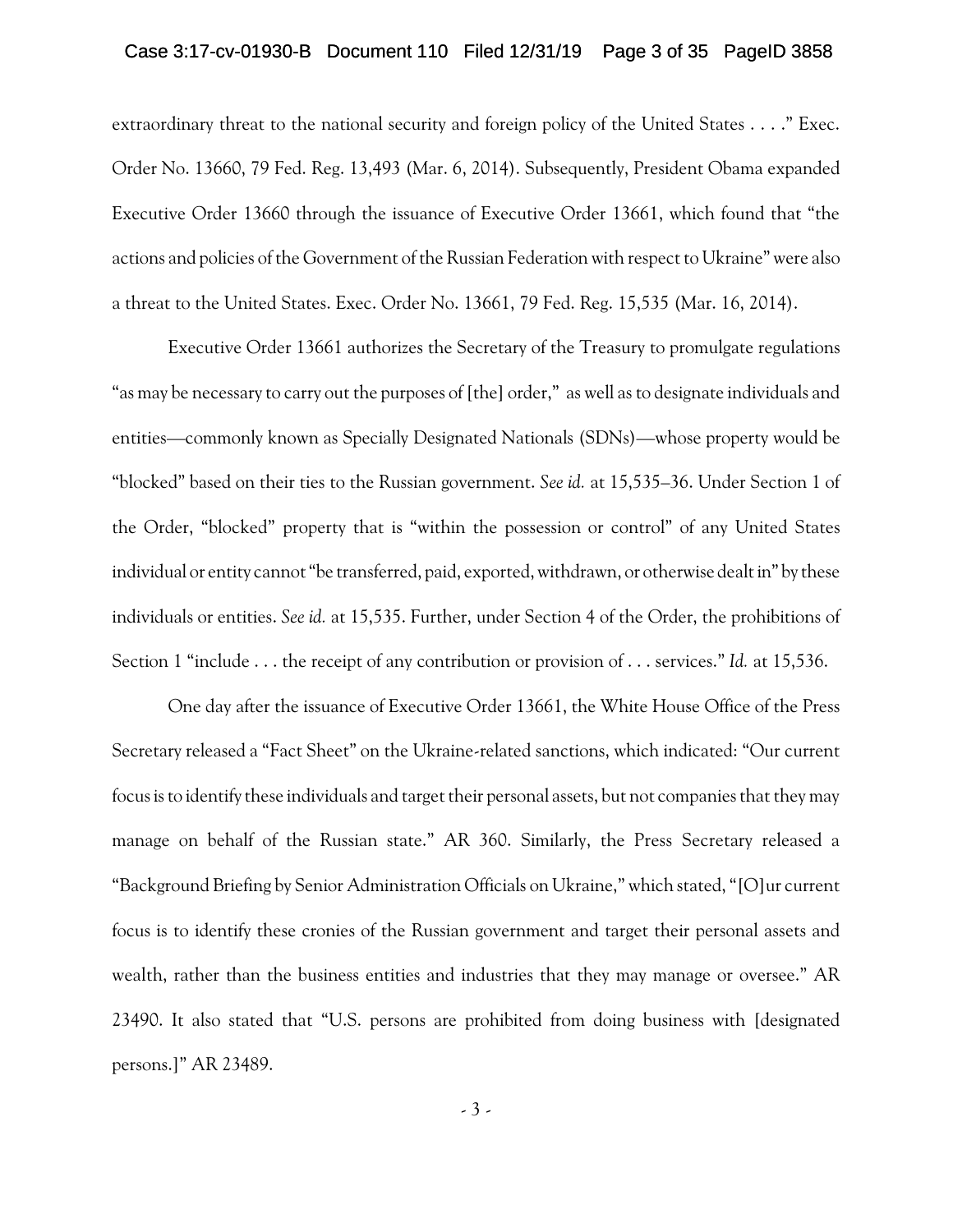### Case 3:17-cv-01930-B Document 110 Filed 12/31/19 Page 4 of 35 PageID 3859

Roughly one month later, the U.S. Department of the Treasury ("the Treasury") designated Igor Sechin as an SDN pursuant to Executive Order 13661. AR 23689–91. Sechin is the President and Chairman of the Management Board of Rosneft, a leading petroleum company in Russia. AR 23689. In announcing Sechin's designation, the Treasury noted that Rosneft "[had] not been sanctioned," though the Treasury did designate other entities that were "owned or controlled by persons . . . whose property and interests in property are blocked . . . ." *Id.* The announcement also stated that "transactions by U.S. persons or within the United States involving the individuals and entities designated today are generally prohibited." AR 23690. On the same day, the White House Office of the Press Secretary released a transcript of a conference call, which stated, "We are imposing sanctions on Sechin . . . individually." AR 23501. Similarly, in an interview with *PBS NewsHour*, the White House Deputy National Security Advisor stated that "U.S. companies will not be able to do business with [designated individuals] in their individual capacities." AR 206. Further, the Advisor noted that Rosneft was not designated—Sechin "was in his individual capacity," but the Advisor had already seen "an impact on the company itself." AR 204–05.

Several major news outlets echoed this individual-capacity distinction. For example, *Foreign Policy* reported: "Treasury officials said the designation [of Sechin] wouldn't impact U.S. companies' ability to do business with Rosneft because Sechin does not control the firm." AR 23522. Likewise, based on representations from the Treasury, the *New York Times* reported that U.S. persons could still deal with Rosneft, such as by participating in meetings of the company board, despite Sechin sitting on this board. AR 23579. And the *Wall Street Journal*—albeit weeks later—reported, based on statements from the Treasury, that board interactions were permissible as long as "they are covering Rosneft business and not Mr. Sechin's personal business." AR 23584.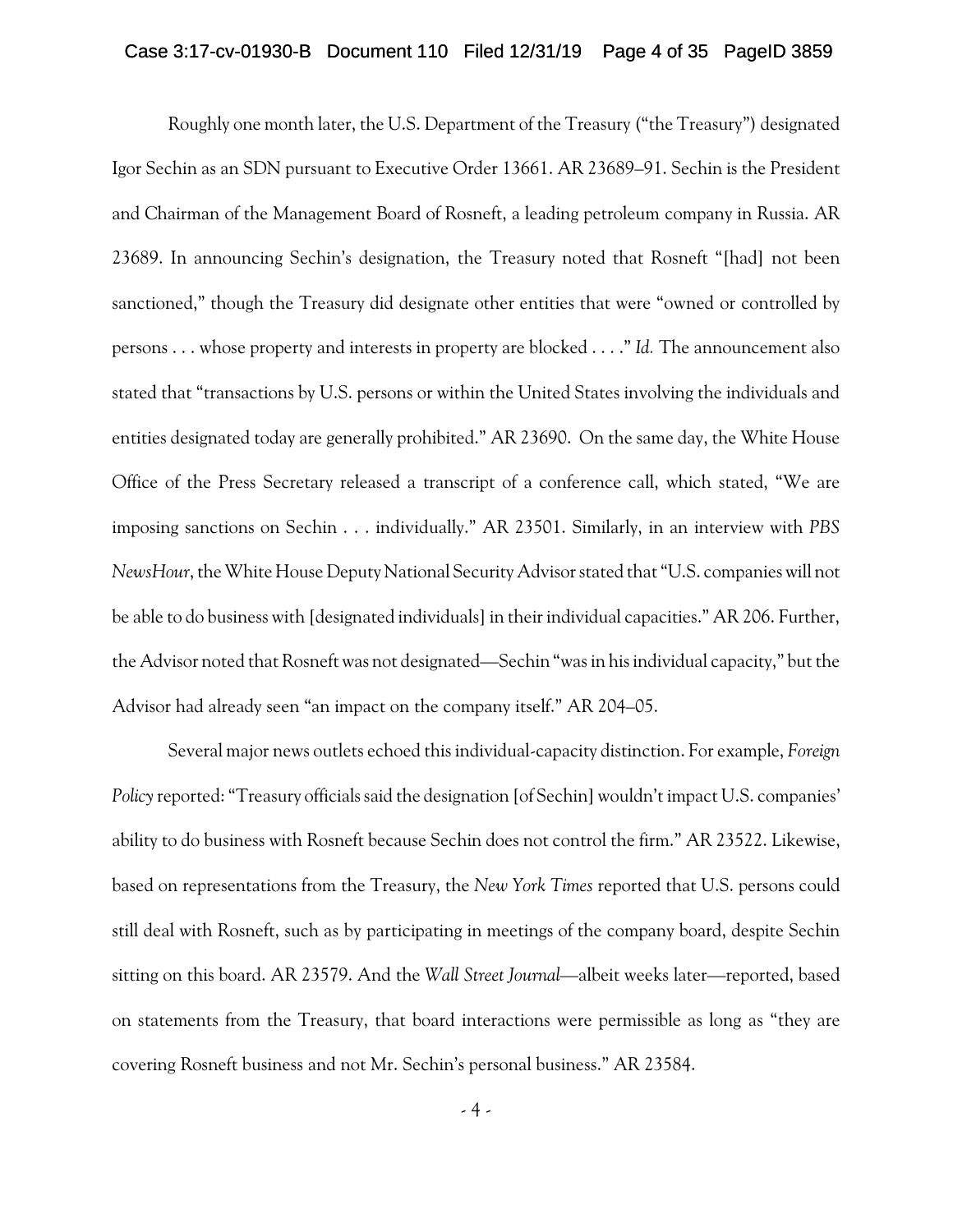### Case 3:17-cv-01930-B Document 110 Filed 12/31/19 Page 5 of 35 PageID 3860

On May 14, 2014, OFAC issued the Ukraine-related sanctions regulations ("the Regulations") pursuant to Executive Orders 13660 and 13661. *See* 31 C.F.R. §§ 589.101–.901 (2019); Exec. Order 13661, 79 Fed. Reg. 15,536–37 (Mar. 16, 2014) (authorizing the Secretary of the Treasury to "redelegate any of [the functions laid out in Executive Order 13661] to . . . agencies of the United States"). The Regulations prohibit alltransactions that are prohibited under Executive Order 13661. 31 C.F.R. § 589.201. Additionally, the Regulations define "property" and "property interest" expansively, stating that these terms "include, but are not limited to . . . services of any nature whatsoever [and] contracts of any nature whatsoever . . . ." *Id.* § 589.308. Moreover, the Regulations warn that "[d]iffering foreign policy and national security circumstances may result in differing interpretations of similar language among the parts of this chapter." *Id.* § 589.101. Finally, the a Note in the Regulations advises that "OFAC intends to supplement this part with a more comprehensive set of regulations, which may include additional interpretive and definitional guidance . . . ." *Id.*

## *B. Exxon's Alleged Violations of the Regulations*

Exxon Mobil Corporation is a publicly traded oil-and-gas company that includes two subsidiary companies. AR 254–55. Exxon has done business in Russia—including with Rosneft for over twenty years. AR 23408. Following the imposition of the Regulations in 2014, this business did not halt; rather, Exxon proceeded to execute eight contracts with Rosneft. AR 1; *see* AR 1564–66; AR 1825–915. The first seven were completion deeds related to a parent agreement entered into by the parties in June of 2013. *See* AR 1825–915. The eighth was an extension of an existing agreement between Exxon and Rosneft that was initially executed in September of 2013. *See* AR 1564. Sechin, as a representative of Rosneft, signed each of these eight contracts on May 23,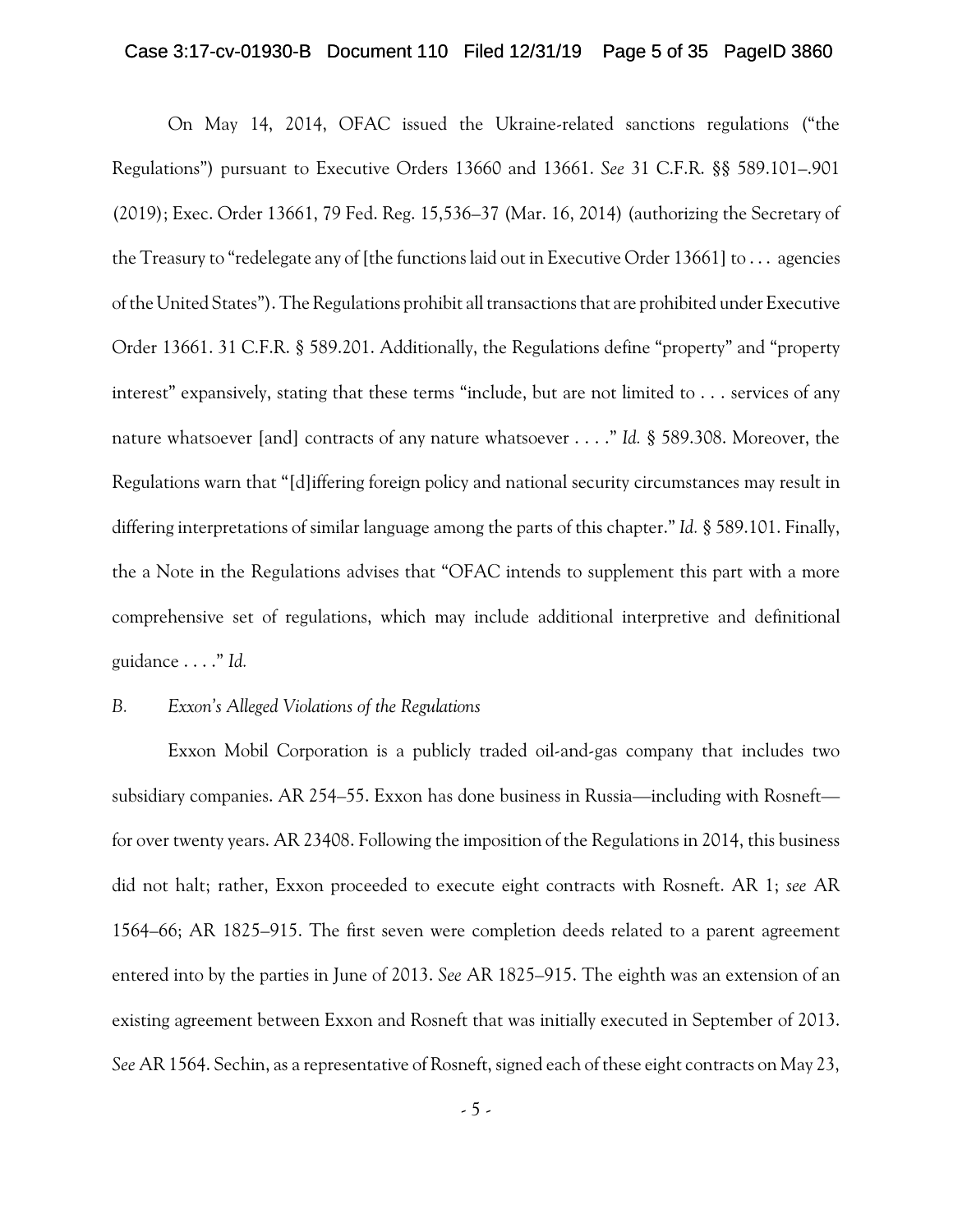### Case 3:17-cv-01930-B Document 110 Filed 12/31/19 Page 6 of 35 PageID 3861

2014. AR 1566; *see* AR 1825, 1830; AR 1838, 1843; AR 1851, 1856; AR 1864, 1869; AR 1877, 1882; AR 1890, 1895; AR 1903, 1908. Exxon concedes it never sought guidance from OFAC prior to executing the contracts. *See* Doc. 93, Sealed Mem. in Supp. of Pls.' Mot., 37.

These transactions form the basis for OFAC's penalty notice. Specifically, OFAC found that the transactions violated Section 4 of Executive Order 13661, which prohibits the receipt of services from a blocked individual. Doc. 99, Br. in Supp. of Defs.' Resp. & Cross-Mot., 26; Exec. Order No. 13661, 79 Fed. Reg. 15,536 (Mar. 16, 2014).

#### *C. Guidance from OFAC*

On August 13, 2014, after Exxon's penalized transactions, OFAC published Frequently Asked Questions (FAQs) 398 and 400. *See* AR 23605–06. As the Government explains, "OFAC's FAQs are 'answers to question[s] of general applicability frequently asked by the public' and are 'part of OFAC's commitment to regulatory transparency.'" Doc. 99, Br. in Supp. of Defs.' Resp. & Cross-Mot., 8 n.5 (citation omitted). In FAQ 398, OFAC clarified that an entity controlled by a blocked person is not automatically blocked, but OFAC may nevertheless choose to designate such an entity. AR 23605. FAQ 398 goes on to state that "persons should be cautious in dealings with such a nonblocked entity to ensure that they are not, for example, dealing with a blocked person representing the non-blocked entity, such as entering into a contract that is signed by a blocked person." *Id.* Likewise, FAQ 400 reiterates that "OFAC sanctions generally prohibit transactions involving, directly or indirectly, a blocked person . . . even if the blocked person is acting on behalf of a nonblocked entity. . . . U.S. persons may not, for example, enter into contracts that are signed by a blocked individual." AR 23606.

Though the above guidance came *after* Exxon's alleged violations, FAQ 285, published in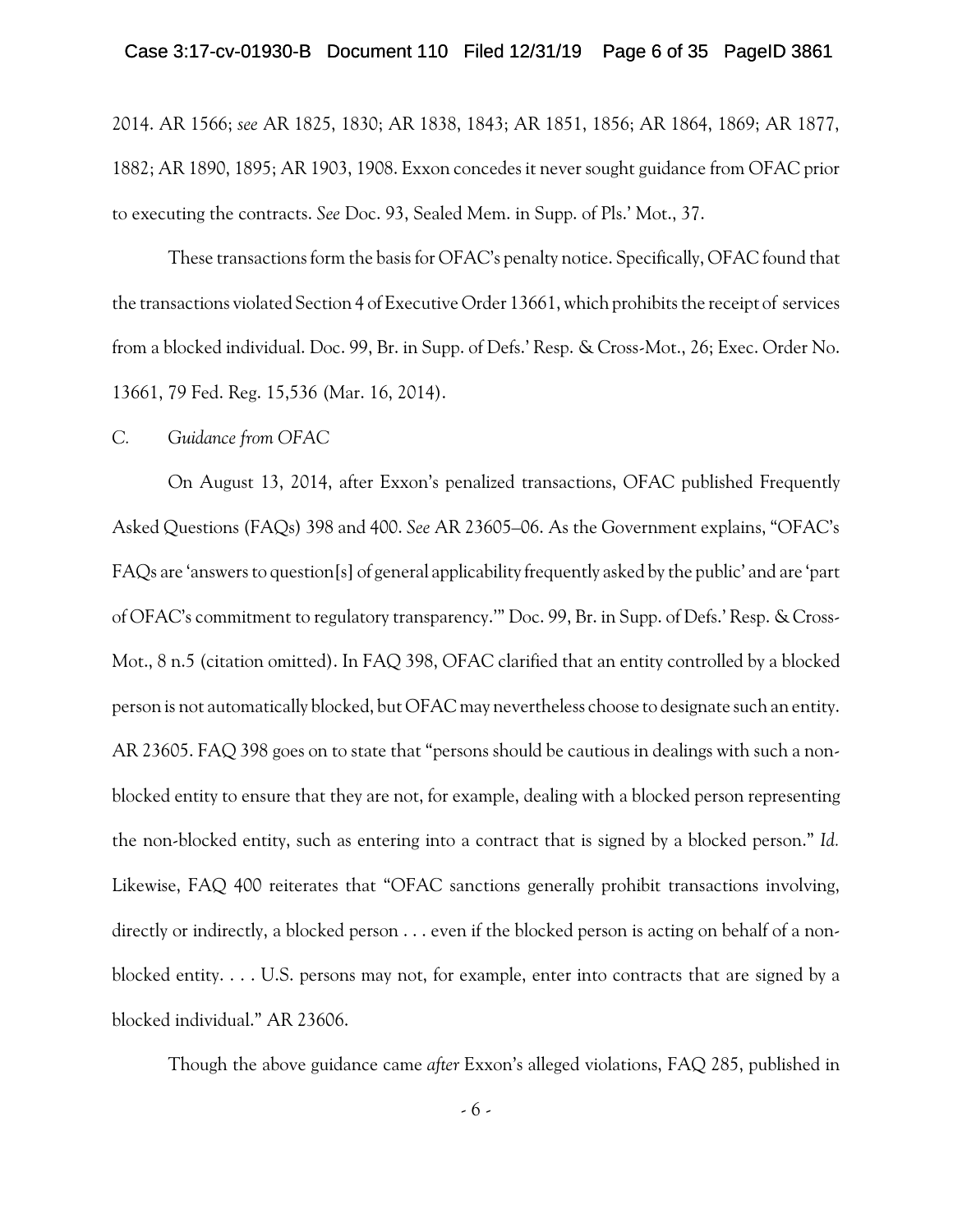### Case 3:17-cv-01930-B Document 110 Filed 12/31/19 Page 7 of 35 PageID 3862

2013, contained similar statements, albeit with respect to a different sanctions program. *See* AR 1100. FAQ 285 asked, "If a Burmese Government minister is an SDN, how does that impact the ministry he leads?" *Id.* OFAC's response stated that "U.S. persons should . . . be cautious in dealings with the ministry to ensure that they are not, for example, entering into any contracts that are signed by the SDN." *Id.* But FAQ 3—published in 2006—warns that "[b]ecause each [sanctions] program is based on different foreign policy and national security goals, prohibitions may vary between programs." AR 23595.

## *D. OFAC's Issuance of a Penalty to Exxon*

On July 22, 2014, OFAC issued an administrative subpoena to Exxon based on OFAC's "reason to believe" that Exxon violated the Regulations. *See* AR 336–42. Then, after months of back-and-forth communications, in June of 2015, OFAC issued a Prepenalty Notice (PPN) to Exxon based on its execution of the eight contracts—alleged violations of the Regulations. AR 52–54. The PPN proposed a penalty of \$2,000,000 based on OFAC's analysis of several factors. AR 54–55.

After Exxon responded to the PPN and presented its defense to OFAC in person, see AR 23406–36, 224–39, 101, OFAC finally issued its Penalty Notice, which imposed a civil penalty of \$2,000,000. *See* AR 1–13. On the same day, Exxon filed this suit. *See* Doc. 1, Compl.

### **II.**

#### **LEGAL STANDARD**

## *A. Federal Rule of Civil Procedure 56(a)*

Ordinarily, summary judgment is appropriate "if the movant shows that there is no genuine dispute as to any material fact and the movant is entitled to judgment as a matter of law." FED. R. CIV. P. 56(A). A dispute "is 'genuine' if the evidence is sufficient for a reasonable jury to return a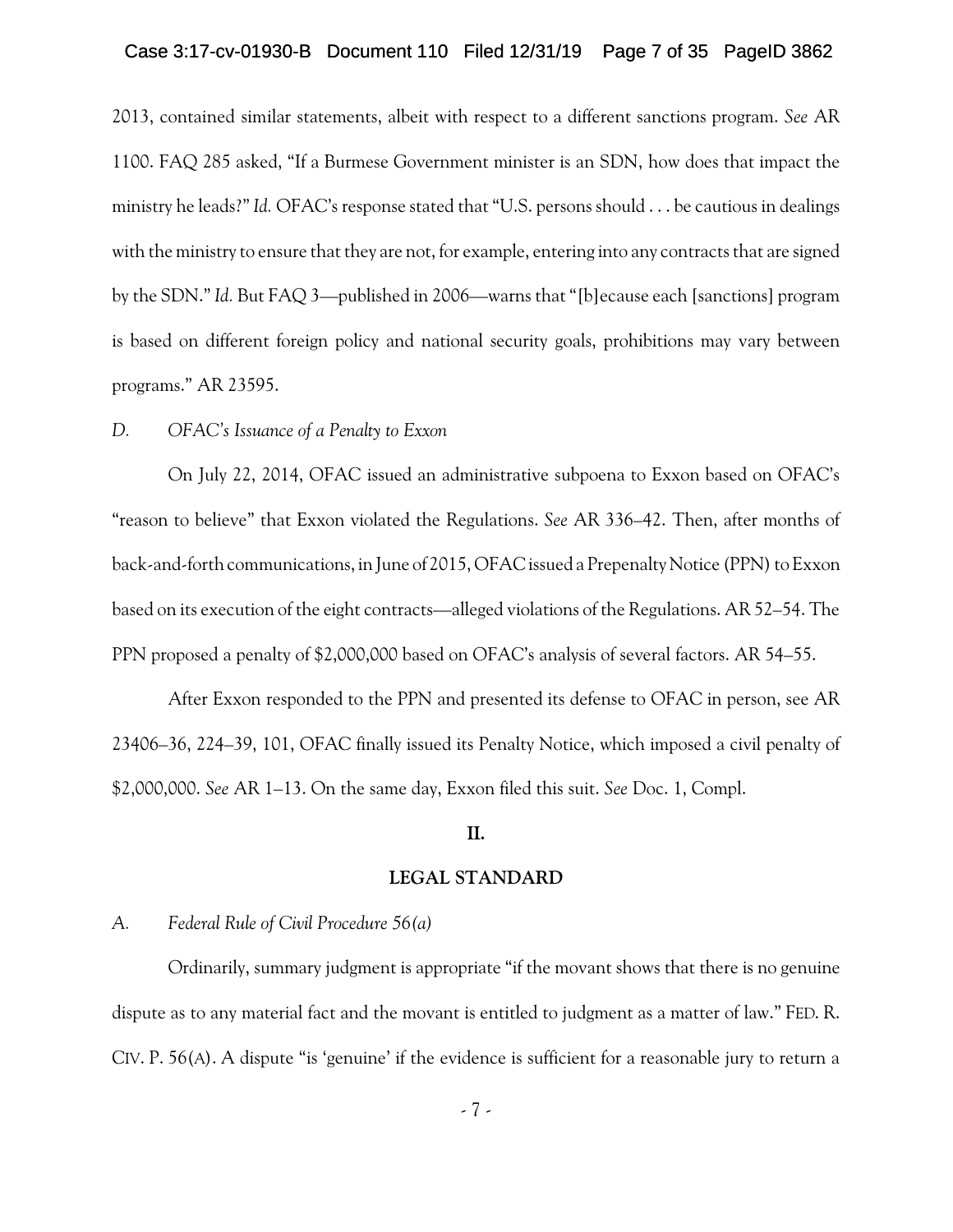## Case 3:17-cv-01930-B Document 110 Filed 12/31/19 Page 8 of 35 PageID 3863

verdict for the nonmoving party." *Hamilton v. Segue Software, Inc.*, 232 F.3d 473, 477 (5th Cir. 2000) (citing *Anderson v. Liberty Lobby, Inc.*, 477 U.S. 242, 248 (1986)). And a fact "is 'material' if its resolution . . . might affect the outcome of the [action]." *Id.* (citing *Anderson*, 477 U.S. at 248). The summary-judgment movant initially bears the burden of proving that no genuine issue of material fact exists. *Latimer v. Smithkline & French Labs.*, 919 F.2d 301, 303 (5th Cir. 1990). Usually, this requires the movant to "identif[y] those portions of the pleadings, depositions, answers to interrogatories, and admissions on file, together with the affidavits, if any, which it believes demonstrate the absence of a genuine issue of material fact." *Celotex Corp. v. Catrett*, 477 U.S. 317, 323 (1986) (internal quotation marks omitted).

#### *B. Summary Judgment in Judicial Review of Agency Action*

When the court reviews a federal administrative agency's decision, "a motion for summary judgment stands in a somewhat unusual light, in that the administrative record provides the complete factual predicate for the court's review." *Tex. Comm. on Nat. Res. v. Van Winkle*, 197 F. Supp. 2d 586, 595 (N.D. Tex. 2002) (citation and quotation marks omitted). "As a result, the movant's burden in proving his motion for summary judgment is similar to his ultimate burden on the merits." *Id.*

The Administrative Procedure Act (APA) "provides a way for persons . . . 'adversely affected . . . by agency action . . .' to obtain judicial review of that action." *Id.* (quoting 5 U.S.C. § 702). Section 706 of the APA establishes the scope of judicial review, which "has the function of determining whether the administrative action is consistent with the law . . . ." *See Girling Health Care, Inc. v. Shalala*, 85 F.3d 211, 215 (5th Cir. 1996)(citation and quotation marks omitted) (citing 5 U.S.C. § 706). Thus, the summary-judgment standard for APA claims is not whether there is a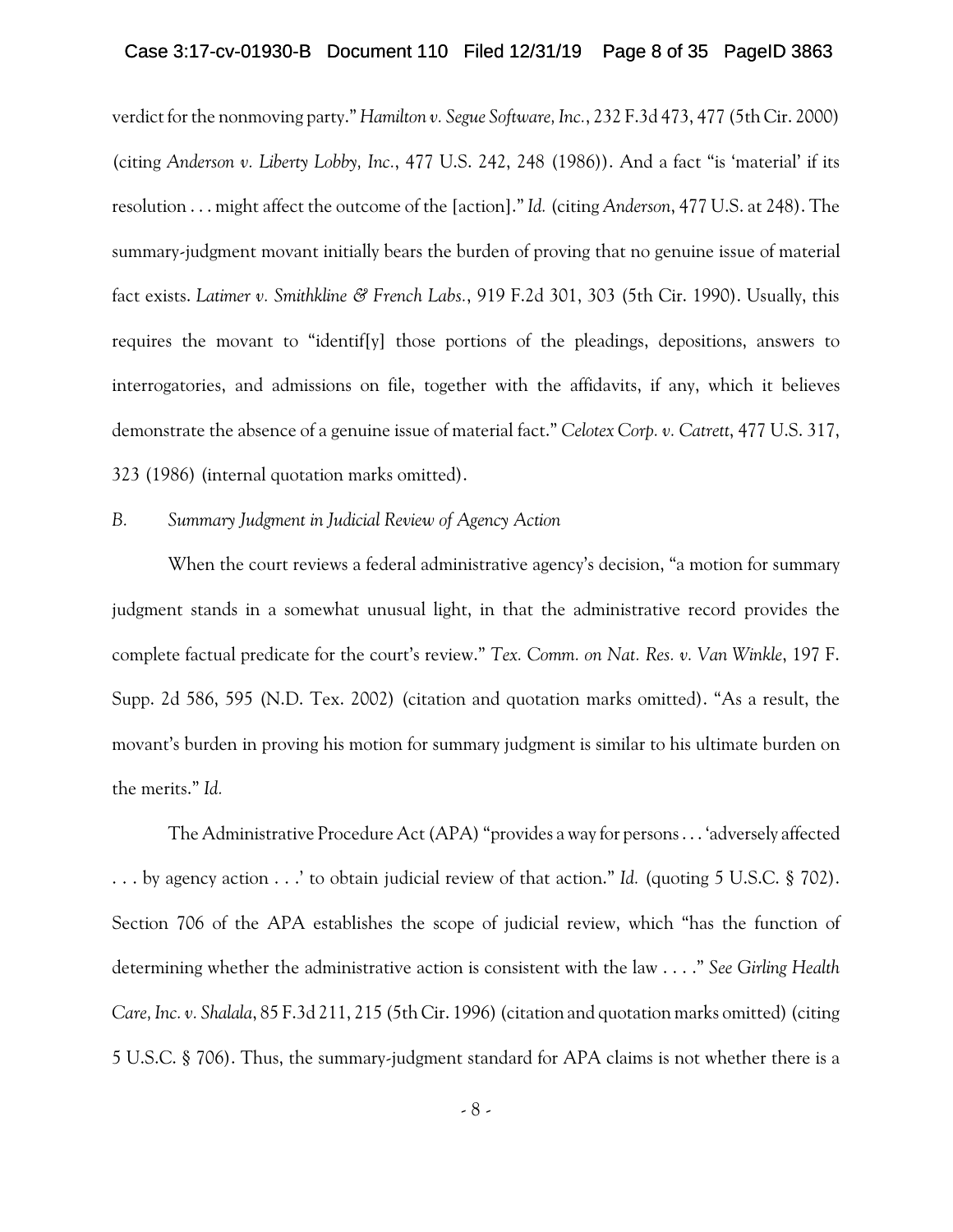### Case 3:17-cv-01930-B Document 110 Filed 12/31/19 Page 9 of 35 PageID 3864

genuine dispute of material fact, but whether the agency action violated Section 706. *See, e.g., Tex. Comm. on Nat. Res.*, 197 F. Supp. 2d at 596 (analyzing whether the agency action violated § 706(2)(A)); *City of Shoreacres v. Waterworth*, 332 F. Supp. 2d 992, 1004 (S.D. Tex. 2004) (same).

Section 706 directs courts to set aside agency actions that are "contrary to constitutional right . . . ." 5 U.S.C. § 706(2)(B). "The intent of Congress in 5 U.S.C. [§] 706(2)(B) was that courts should make an independent assessment of a citizen's claim of constitutional right when reviewing agency decision-making." *Porter v. Califano*, 592 F.2d 770, 780 (5th Cir. 1979). Accordingly, when reviewing constitutional claims under the APA, courts apply a de novo standard of review. *Poett v. United States*, 657 F. Supp. 2d 230, 241 (D.D.C. 2009); *see also Zevallos v. Obama*, 10 F. Supp. 3d 111, 117 (D.D.C. 2014).

## **III.**

#### **ANALYSIS**

Exxon challenges OFAC's penalty decision on three independent grounds: (1) the Regulations do not prohibit Exxon's conduct, and OFAC's interpretation of the Regulations is not entitled to deference; (2) OFAC drew arbitrary and capricious distinctions by imposing the penalty; and (3) OFAC failed to provide fair notice of its interpretation of the Regulations in violation of due process. *See* Doc. 93, Sealed Mem. in Supp. of Pls.' Mot., 1–3. As explained below, the Court concludes that OFAC did not provide fair notice of its interpretation. Accordingly, the Court declines to address the merits of Exxon's alternative grounds for relief and discusses only whether Exxon received fair notice in accordance with the Due Process Clause of the Fifth Amendment.<sup>3</sup>

<sup>&</sup>lt;sup>3</sup> Though the Court does not address the propriety of deference, it nonetheless finds the parties' textual arguments regarding the propriety of deference relevant to its fair-notice determination. Accordingly, the Court incorporates those contentions in its discussion below.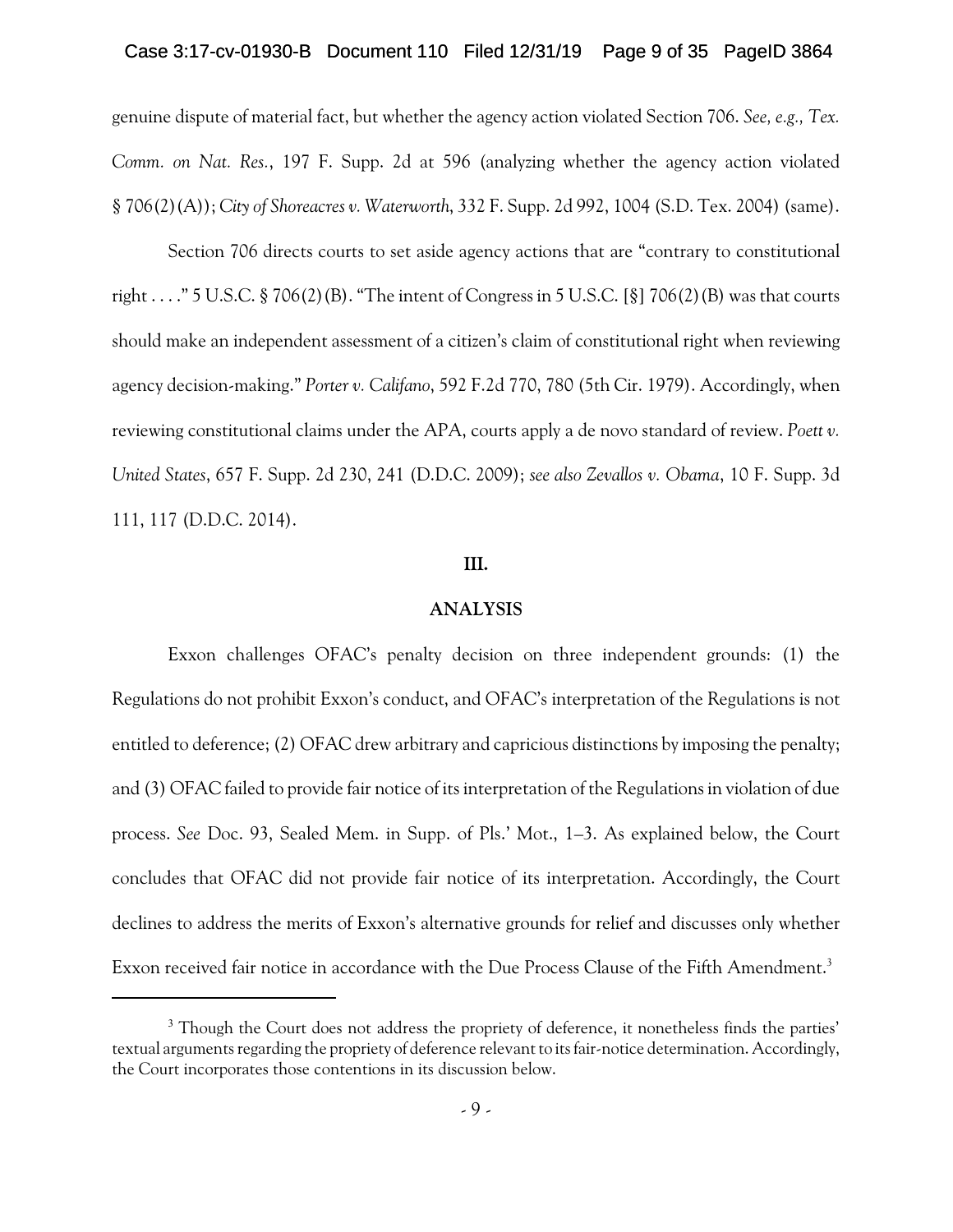## Case 3:17-cv-01930-B Document 110 Filed 12/31/19 Page 10 of 35 PageID 3865

## *A. Whether Exxon Received Fair Notice of OFAC's Interpretation*

The Court must determine whether, as Exxon alleges, OFAC's Penalty Notice "depriv[ed] [Exxon] of its property without fair notice," because OFAC did not provide "ascertainable certainty" of its interpretation of the Regulations. Doc. 93, Sealed Mem. in Supp. of Pls.' Mot., 36 (quoting *Gen. Elec. Co. v. EPA*, 53 F.3d 1324, 1329 (D.C. Cir. 1995); *Diamond Roofing Co. v. Occupational Safety & Health Review Comm'n*, 528 F.2d 645, 649 (5th Cir. 1976)).

Under the Due Process Clause of the Fifth Amendment, laws that regulate individuals or entities "must give fair notice of conduct that is forbidden or required." *FCC v. Fox Television Stations, Inc*., 567 U.S. 239, 253 (2012). An agency's failure to provide fair notice "justifies setting aside the imposed fine" resulting from the alleged violation of a regulation. *See Emp'r Sols. Staffing Grp II, LLC v. Office of Chief Admin. Hearing Officer*, 833 F.3d 480, 489 n.7 (5th Cir. 2016) (citing *FCC*, 567 U.S. at 254–58) (resolving the case on other grounds because the parties failed to brief *FCC*'s applicability); *Trinity Broad., Inc. v. FCC*, 211 F.3d 618, 619 (D.C. Cir. 2000)(vacating an agency's decision on fair-notice grounds)*; Gen. Elec.*, 53 F.3d at 1330 (reversing an agency's imposition of liability and a fine based on fair notice).

As the Supreme Court noted in *Christopher v. SmithKline Beecham Corporation*:

It is one thing to expect regulated parties to conform their conduct to an agency's interpretations once the agency announces them; it is quite another to require regulated parties to divine the agency's interpretations in advance or else be held liable when the agency announces its interpretations for the first time . . . .

567 U.S. 142, 158–59 (2012). Nonetheless, "a rule requiring explicit notice of any conceivable violation as a condition of imposing civil sanctions would leave open 'large loopholes allowing conduct which should be regulated to escape regulation.'" *Consol Buchanan Mining Co. v. Sec'y of*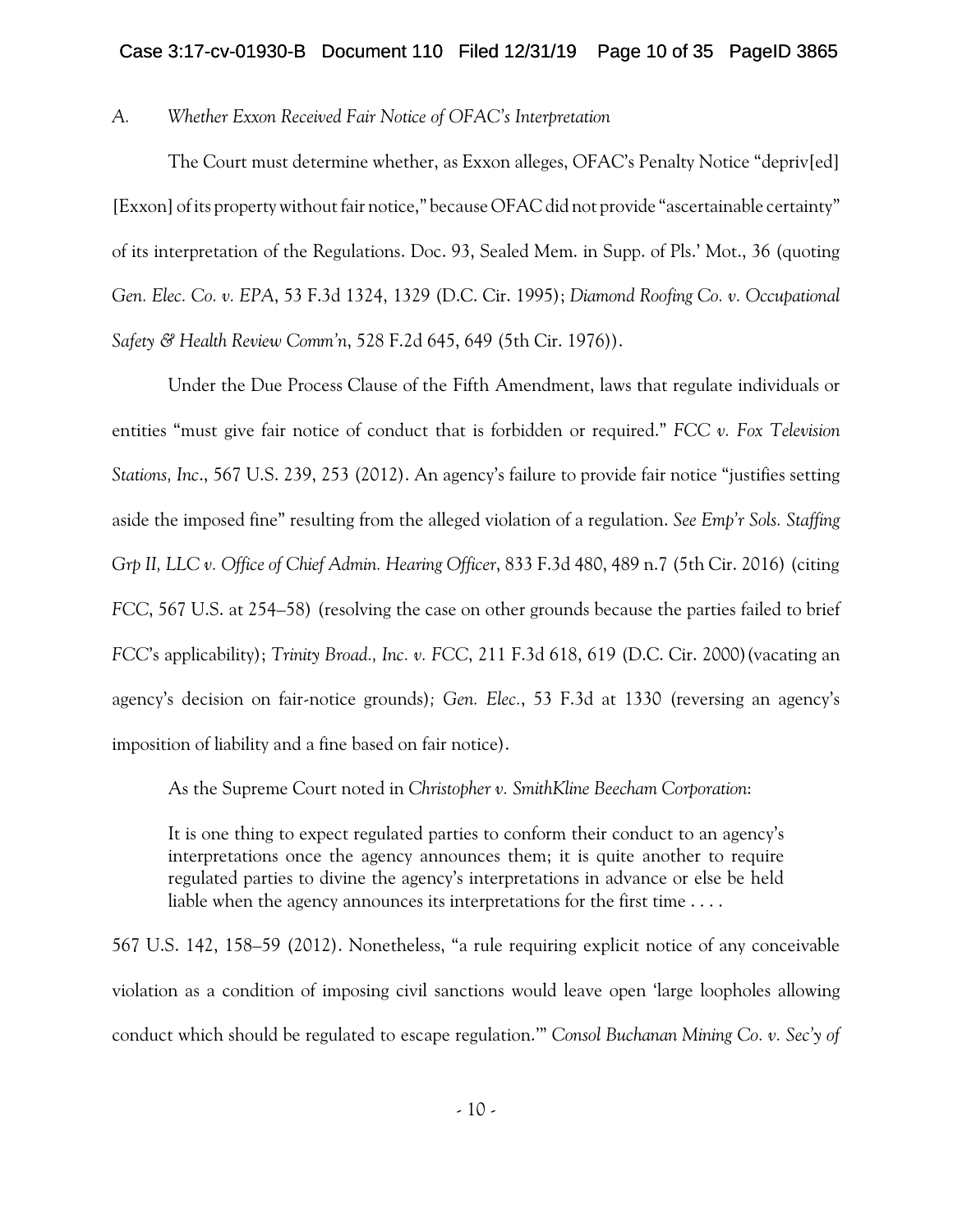### Case 3:17-cv-01930-B Document 110 Filed 12/31/19 Page 11 of 35 PageID 3866

*Labor*, 841 F.3d 642, 649 (1st Cir. 2016) (quoting *Freeman United Coal Mining Co. v. Fed. Mine Safety & Health Review Comm'n*, 108 F.3d 358, 362 (D.C. Cir. 1997)).

In the administrative agency context, "fair notice requires the agency to have 'state[d] with ascertainable certainty what is meant by the standards [it] has promulgated.'" *ExxonMobil Pipeline Co. v. U.S. Dept't of Transp.*, 867 F.3d 564, 578 (5th Cir. 2017) (alterations in *ExxonMobil*) (quoting *Diamond Roofing*, 528 F.2d at 649). Thus, "[i]f, by reviewing the regulations and other public statements issued by the agency, a regulated party acting in good faith [could] identify, with 'ascertainable certainty,' the standards with which the agency expects parties to conform, then the agency has fairly notified a petitioner of the agency's interpretation." *Gen. Elec.*, 53 F.3d at 1329 (citing *Diamond Roofing*, 528 F.2d at 649).

The Court first turns to whether the text of the Regulations provides fair notice of OFAC's interpretation of the language of Executive Order 13661 as incorporated in the Regulations. Concluding that it does not, the Court then examines whether other factors nevertheless support a finding of fair notice. Specifically, the Court considers the import of: (1) OFAC's alleged internal uncertainty of its interpretation; (2) Exxon's failure to seek guidance before proceeding with its transactions; and (3) public statements issued by OFAC and the executive branch. Given the lack of clarity in both the Regulations and the public statements relevant to the Court's analysis, the Court concludes that OFAC did not provide fair notice of its interpretation.

## 1. Whether the Text of the Regulations Provides Fair Notice

First, the Court analyzes whether the text of the Regulations provides fair notice. The Regulations prohibit "all transactions" that are prohibited under Executive Order 13661. 31 C.F.R. § 589.201. Section 1 of Executive Order 13661 states, in relevant part: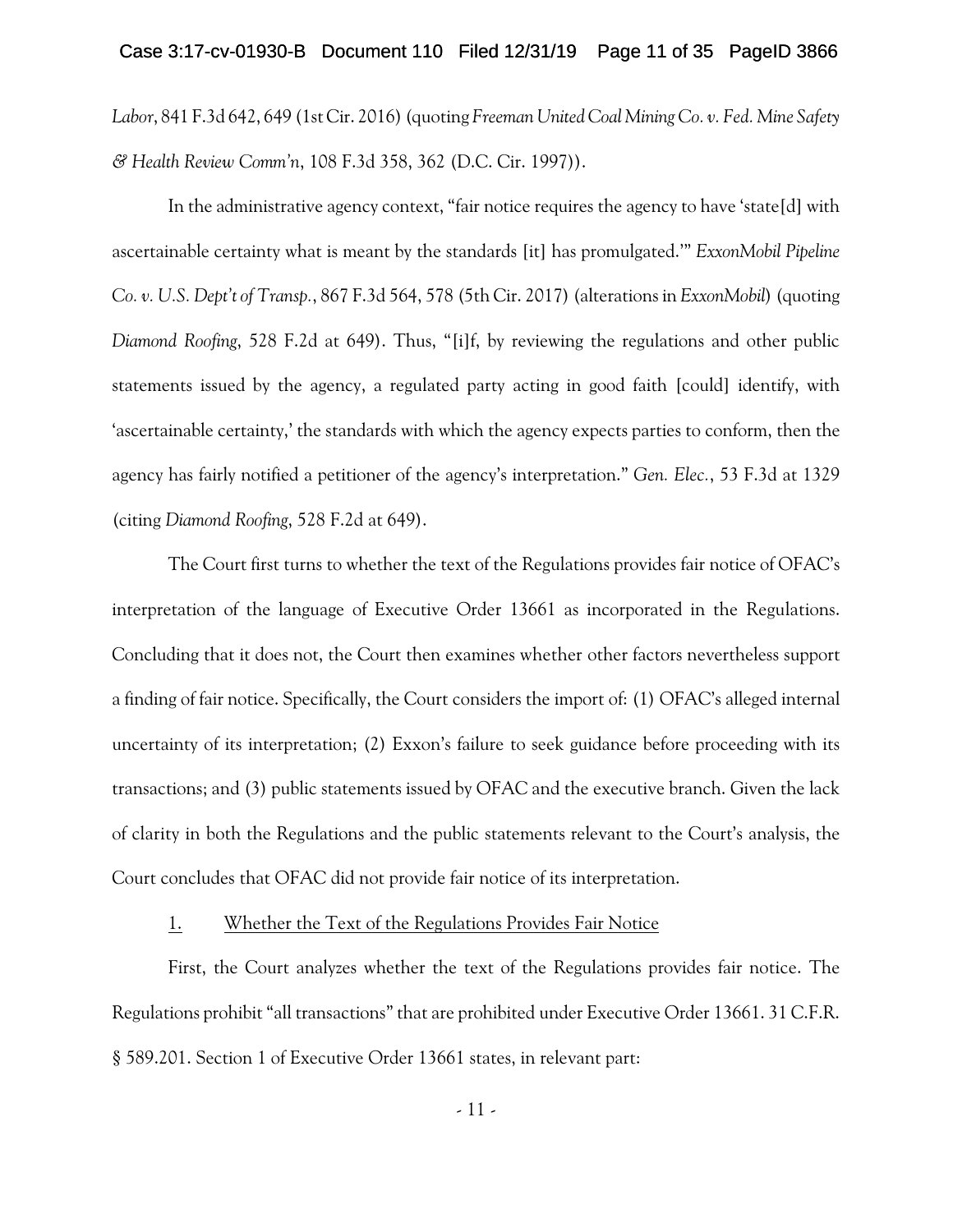All property and interests in property that are in the United States, that hereafter come within the United States, or that are or hereafter come within the possession or control of any United States person (including any foreign branch) of the following persons are blocked and may not be transferred, paid, exported, withdrawn, or otherwise dealt in . . . .

Exec. Order No. 13661, 79 Fed. Reg. 15,535 (Mar. 16, 2014). Section 1 continues by listing those

whose property is blocked, including "persons determined by the Secretary of the Treasury, in

consultation with the Secretary of State . . . to be owned or controlled by, or to have acted or

purported to act for or on behalf of, directly or indirectly . . . a senior official of the Government of

the Russian Federation . . . ." *Id.* Further, Section 4 states:

The prohibitions in section 1 of this order include but are not limited to  $\dots$  the making of any contribution or provision of funds, goods, or services by, to or for the benefit of any person whose property and interests in property are blocked pursuant to this order; and . . . the *receipt of any contribution or provision of funds, goods, or services from any such person*.

Id. at 15,536 (emphasis added). The Regulations define "property" and "property interest" to include "services of any nature whatsoever, contracts of any nature whatsoever, and any other property, real, personal, or mixed, tangible or intangible, or interest or interests therein, present, future, or contingent." 31 C.F.R. § 589.308.

The Court addresses three matters based on the plain language of the Regulations: (1) whether a violation of Section 4, based on the receipt of services, requires the recipient to have possession or control over those services; (2) whether Sechin's signing of the contracts constitutes a service; and (3) whether Exxon had fair notice that it received a service from Sechin by entering the contracts.

As a preliminary matter, the Court dispenses with Exxon's contention that a violation of the Regulations based on the receipt of services requires possession or control of those services. Exxon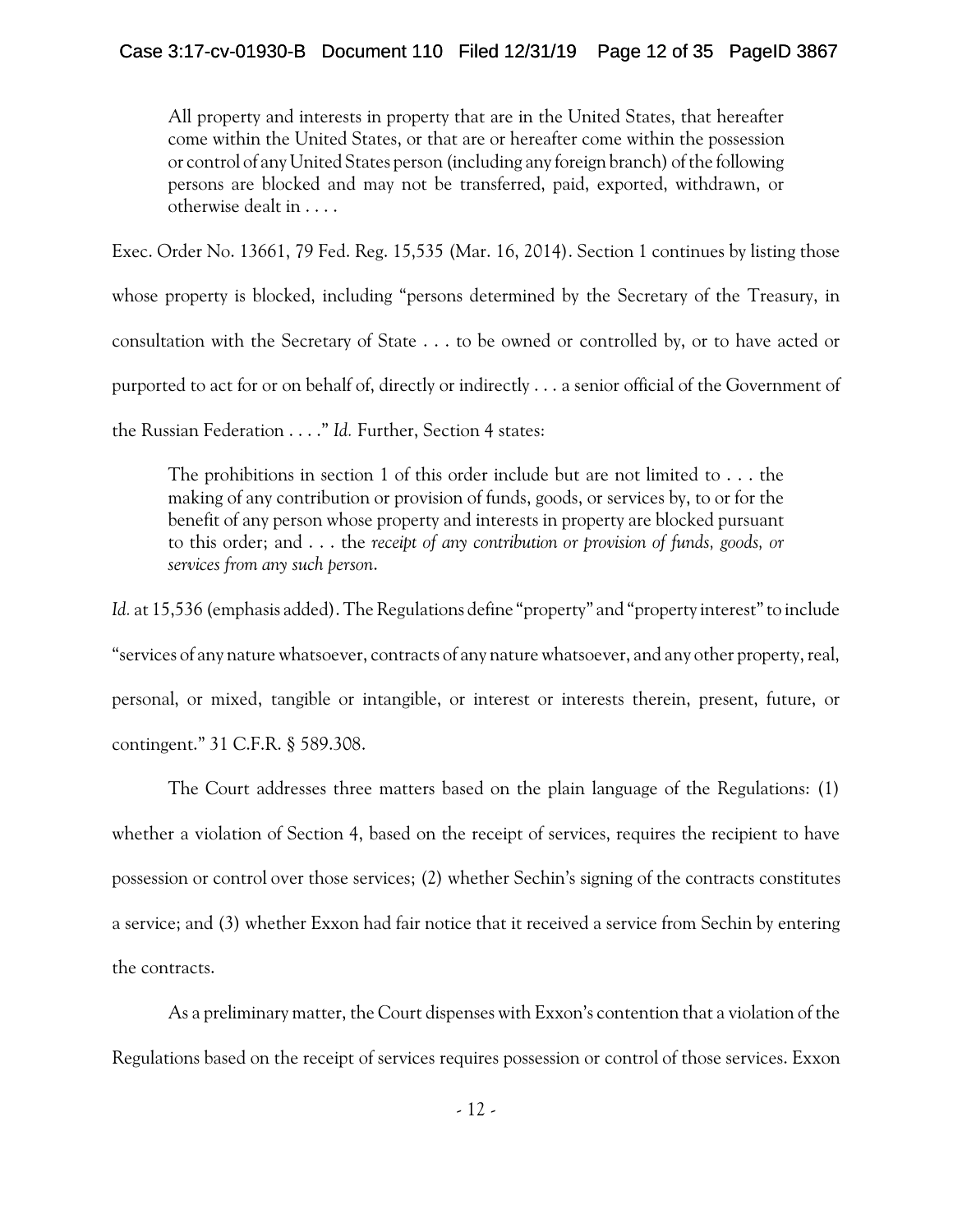## Case 3:17-cv-01930-B Document 110 Filed 12/31/19 Page 13 of 35 PageID 3868

suggests that even if it accepted a service of Sechin, it still did not violate the Regulations because it lacked possession and control over Sechin's alleged services—a requirement set forth in Section 1. Doc. 93, Sealed Mem. in Supp. of Pls.' Mot., 23–24. According to Exxon, Section 4, which prohibits the receipt of services from an SDN, "does not create a wholly new source of potential liability; rather, it merely confirms that 'property' includes 'services' and that the prohibition in Section 1 against dealing in blocked property extends to the receipt of blocked services." Doc. 104, Pls.' Sealed Mem. in Resp. to Defs.' Cross-Mot., 13 n.9 (quoting 31 C.F.R. § 589, App. B).

But the Government points out that Section 4 prohibits the "receipt" of "services"; thus, Section 1's reference to "property and interests in property . . . within the possession or control of any United States person"includes the receipt of services. Doc. 99, Br. in Supp. of Defs.' Resp. & Cross-Mot., 32 (citing Exec. Order No. 13661, 79 Fed. Reg. 15,535 (Mar. 16, 2014)). The Government explains that Section 1 of Executive Order 13661 "incorporates within [its] prohibition Section 4 of that Order." Doc. 107, Reply Br. in Supp. of Defs.' Cross-Mot., 7. Since Exxon engaged in conduct prohibited by Section 4, the Government contends, Exxon's conduct likewise violates Section 1. *Id.* at 7–8. Though Exxon argues that it did not have possession or control of Sechin's services, the Government suggests that the possession-or-controlrequirement is "nothing more than a jurisdictional hook, designed to ensure that OFAC has the authority to oversee the conduct at issue." *Id.* at 8. (citing 50 U.S.C. § 1702(a)(1)(B)).

The Court agrees with the Government. Section 4 states that "[t]he prohibitions in section 1 of this order include . . . the . . . receipt of any . . . provision of . . . services from any such person." Exec. Order No. 13661, 79 Fed. Reg. 15,536 (Mar. 16, 2014). This language unambiguously indicates that Section 1 prohibits the receipt of services from a blocked person. Under Section 4,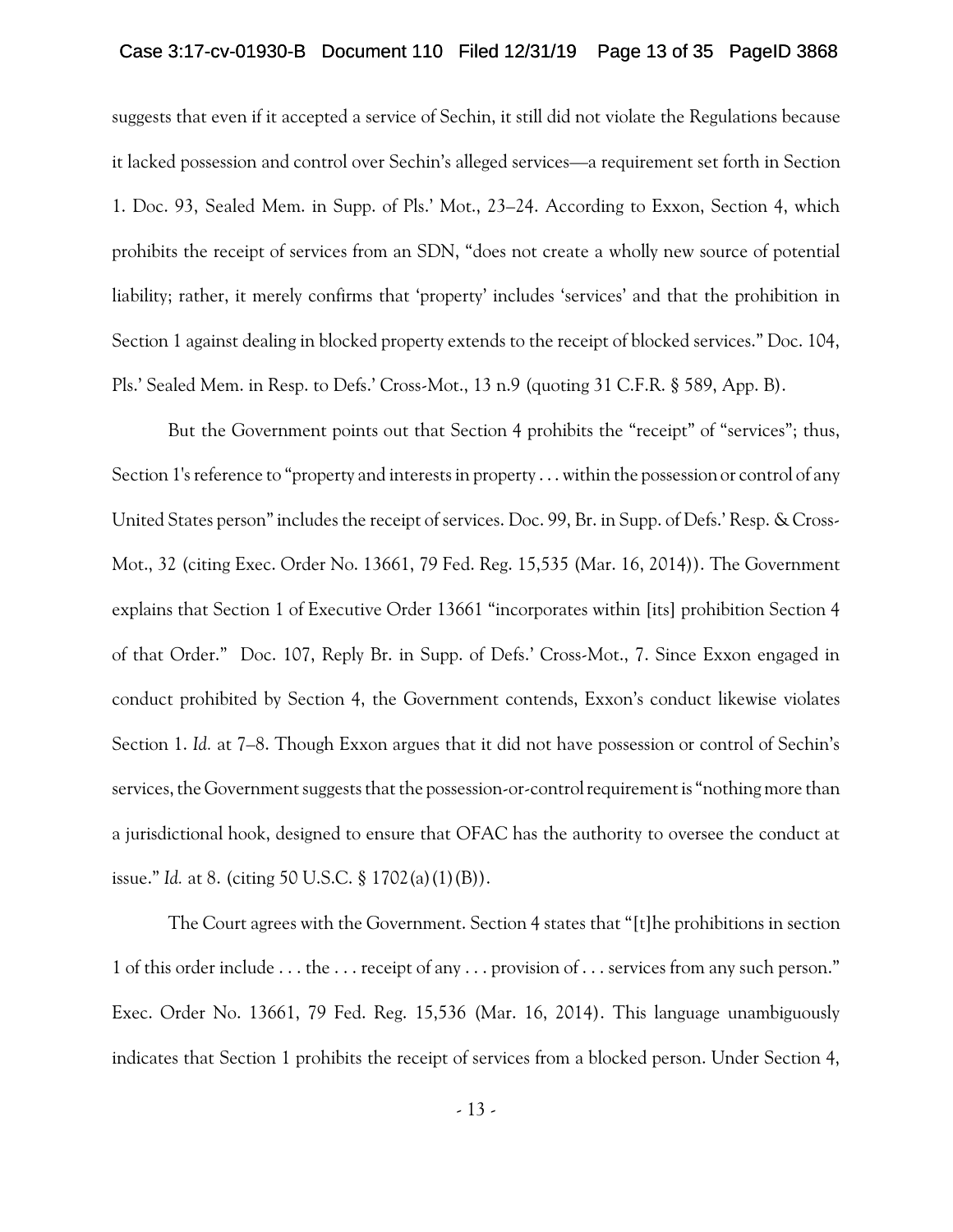### Case 3:17-cv-01930-B Document 110 Filed 12/31/19 Page 14 of 35 PageID 3869

then, if a U.S. person receives a service provided by an SDN, that person has violated Section 1. Exxon's suggestion that Section 4 reincorporates the requirements of Section 1 thus attempts to muddle language that is already clear. The Court follows the plain language of Section 4, concluding that a U.S. person's receipt of services from an SDN—as addressed in Section 4—constitutes a violation of Section 1.

Next, the Court must consider whether the execution of a contract is a "service" under the Regulations. Exxon does not concede that signing a contract is a service, though it does not argue against such an interpretation. *See* Doc. 93, Sealed Mem. in Supp. of Pls.' Mot., 23. Section 1 covers "services of any nature whatsoever," suggesting a broad interpretation of services throughout the Regulations. *See* Exec. Order No. 13661, 79 Fed. Reg. 15,535 (Mar. 16, 2014). Further, Black's Law Dictionary defines "service" as "[l]abor performed in the interest or under the direction of others; specif[ically], the performance of some useful act or series of acts for the benefit of another, usu[ally] for a fee . . . ." *Service*, BLACK'S LAW DICTIONARY (11th ed. 2019). Based on this definition, the Court concludes that the signing of a contract could be a service, given that it is labor performed in the interest of others—here, Sechin's act of signing the contracts was undoubtedly performed in Rosneft's interest.

But the Court must still determine whether the text of the Regulations provides fair notice that Exxon's transactions violate Section 4 by constituting the *receipt* of Sechin's services. *See* Exec. Order No. 13661, 79 Fed. Reg. 15,536 (Mar. 16, 2014). Put differently, did Exxon have fair notice, based on the language of the Regulations, that Sechin's signing of the contracts was a service received by Exxon?

Exxon contends that the text of Executive Order 13661 does not prohibit the execution of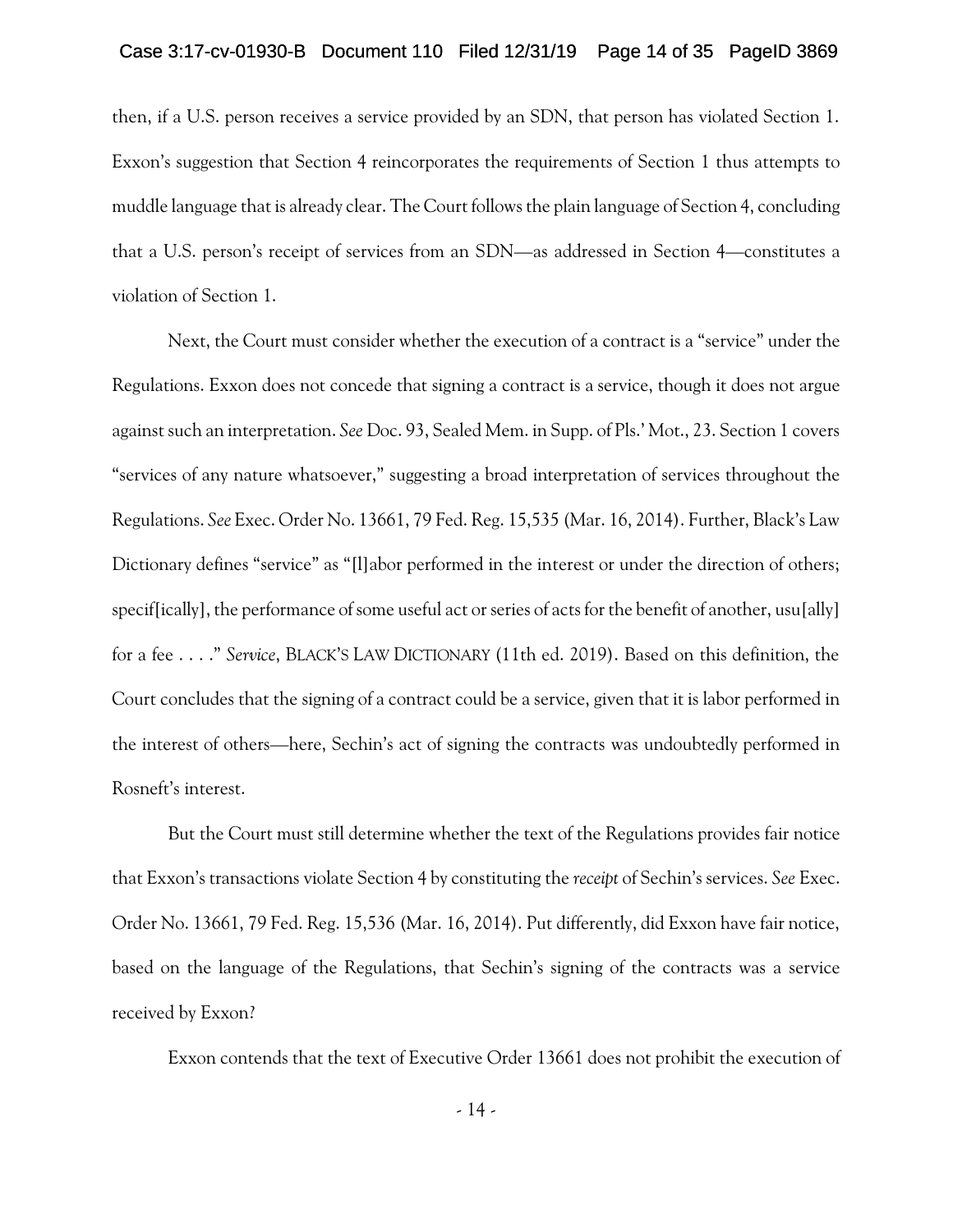### Case 3:17-cv-01930-B Document 110 Filed 12/31/19 Page 15 of 35 PageID 3870

a contract with a non-blocked entity where an SDN signs on the entity's behalf. Doc. 93, Sealed Mem. in Supp. of Pls.' Mot., 37. Specifically, Exxon argues that because Sechin was acting in a representative capacity for Rosneft, Exxon transacted only with Rosneft—not Sechin. *Id.* at 18. Exxon points out that the parties to the contracts at issue were Exxon and Rosneft. *Id.* at 20 (citing, *e.g.*, AR 1879, 1565). Further, Exxon believes that the transactions "carried no relative economic value to Sechin,"*id.*(citation omitted), and the signed documents created rights and obligations only between Exxon and Rosneft, not Exxon and Sechin. *Id*. at 20–21 (citing, *e.g.*, AR 23219; AR 1565, 1557).

Based on Sechin's representative capacity, Exxon contends that it did not receive Sechin's services in violation of the text of Section 4. *Id.* at 23. Because the text of the Regulations does not prohibit Exxon's conduct, Exxon concludes, the text fails to provide fair notice of OFAC's interpretation. *Id.* at 37.

The Government, on the other hand, argues that from the plain language of the Regulations, "it should have been reasonably clear" that Exxon's transactions were prohibited. Doc. 99, Br. in Supp. of Defs.' Resp. & Cross-Mot., 44. The Government avers that the "sweeping language" of the Regulations is consistent with their purpose: to "isolat[e] designated individuals such as Mr. Sechin by prohibiting U.S. persons from engaging in transactions with them." *Id.*

Addressing Exxon's alleged receipt of services, the Government explains that "[o]ne common meaning of service includes providing a 'benefit' to a person, and Mr. Sechin plainly provided a benefit to [Exxon] . . . ."*Id.* at 45; *see also id.* at 27. In support of this interpretation, the Government points out that Exxon has conceded that corporations act only through their agents. *Id.* at 32 (citing Doc. 93, Sealed Mem. in Supp. of Pls.' Mot., 23). Further, the Government finds no textual basis in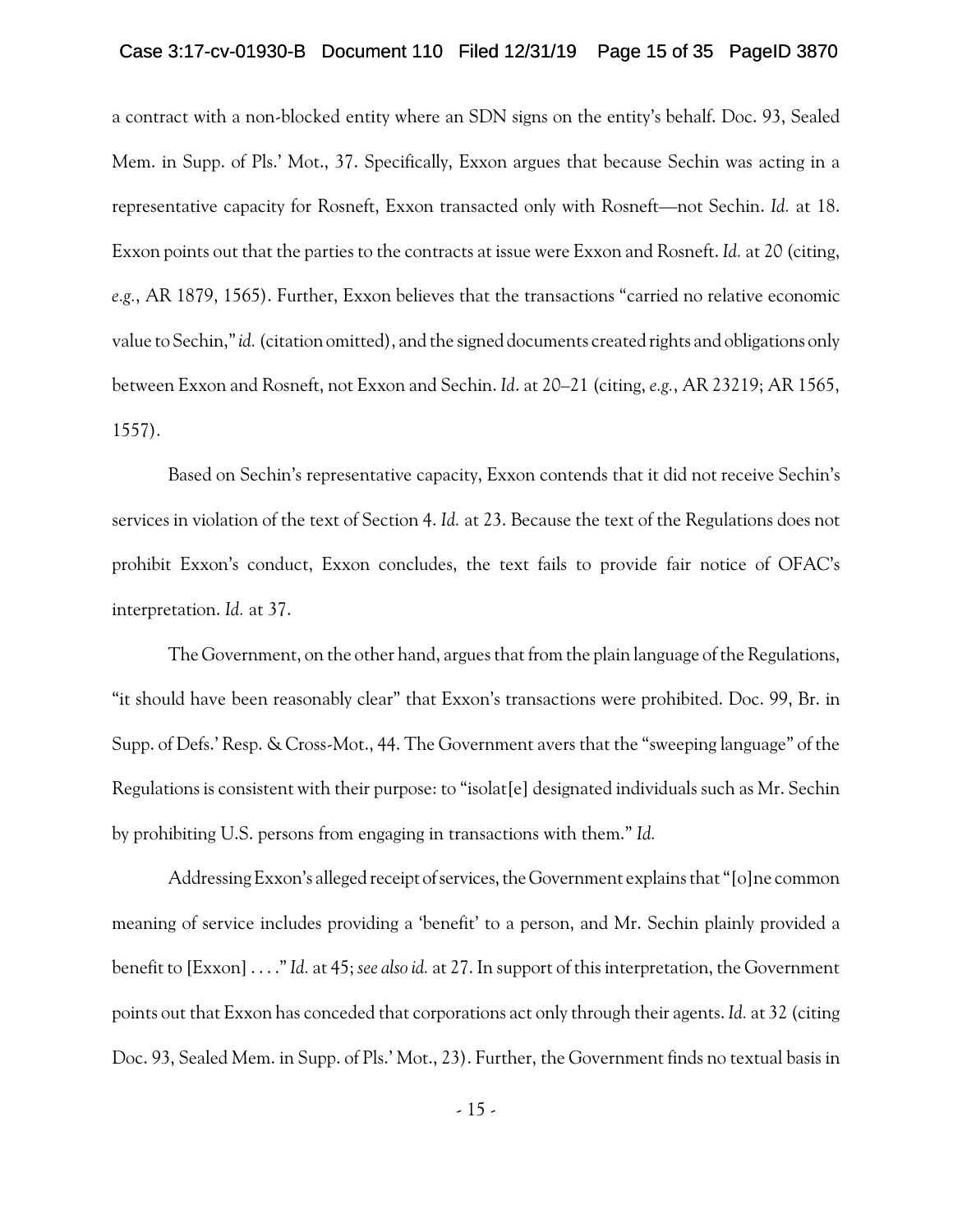the Regulations for inferring "any intention to limit blocked property to services conducted in a blocked person's 'individual capacity.'" *Id.* at 27.

Exxon, in response, suggests that generally, "a service is performed at the direction of the recipient or pursuant to an agreement with the recipient." Doc. 104, Pls.' Sealed Mem. in Resp. to Defs.' Cross-Mot., 14. And Exxon argues that the Government's interpretation of the Regulations—that there is a violation when an U.S. person benefits from an SDN's actions—would lead to "absurd results." *Id.* at 15. Under the Government's theory, Exxon states, "virtually any transaction with Rosneft . . . could violate the regulations, whether or not Sechin signed a document, even though Rosneft itself is not blocked." *Id.*

Regardless of the breadth of the Government's interpretation, the Court finds that the text of the Regulations does not provide fair notice of its interpretation. First, the text fails to address what constitutes a "receipt" of services. Do the Regulations prohibit *any* incidental receipt of a benefit resulting from the services?If so, Exxon's conduct violates the Regulations—after all, Rosneft was contractually bound to fulfill its obligations to Exxon only after Sechin signed the documents. Or do the Regulations limit "receipt" to circumstances in which an SDN's services are aimed at benefitting a U.S. person? In that case, Exxon would violate the Regulations where Sechin signed on Exxon's behalf—not where Sechin signed on Rosneft's behalf. The distinction is subtle, but it is nonetheless meaningful.

Typically, the Court would look to the plain meaning of "receipt" to aid its analysis. *See Diamond Roofing*, 528 F.2d at 649 (noting that "[a] regulation should be construed to give effect to the natural and plain meaning of its words") (citation omitted). To "receive" is "[t]o take (something offered, given, sent, etc)" or "to come into possession of or get from some outside source . . . ."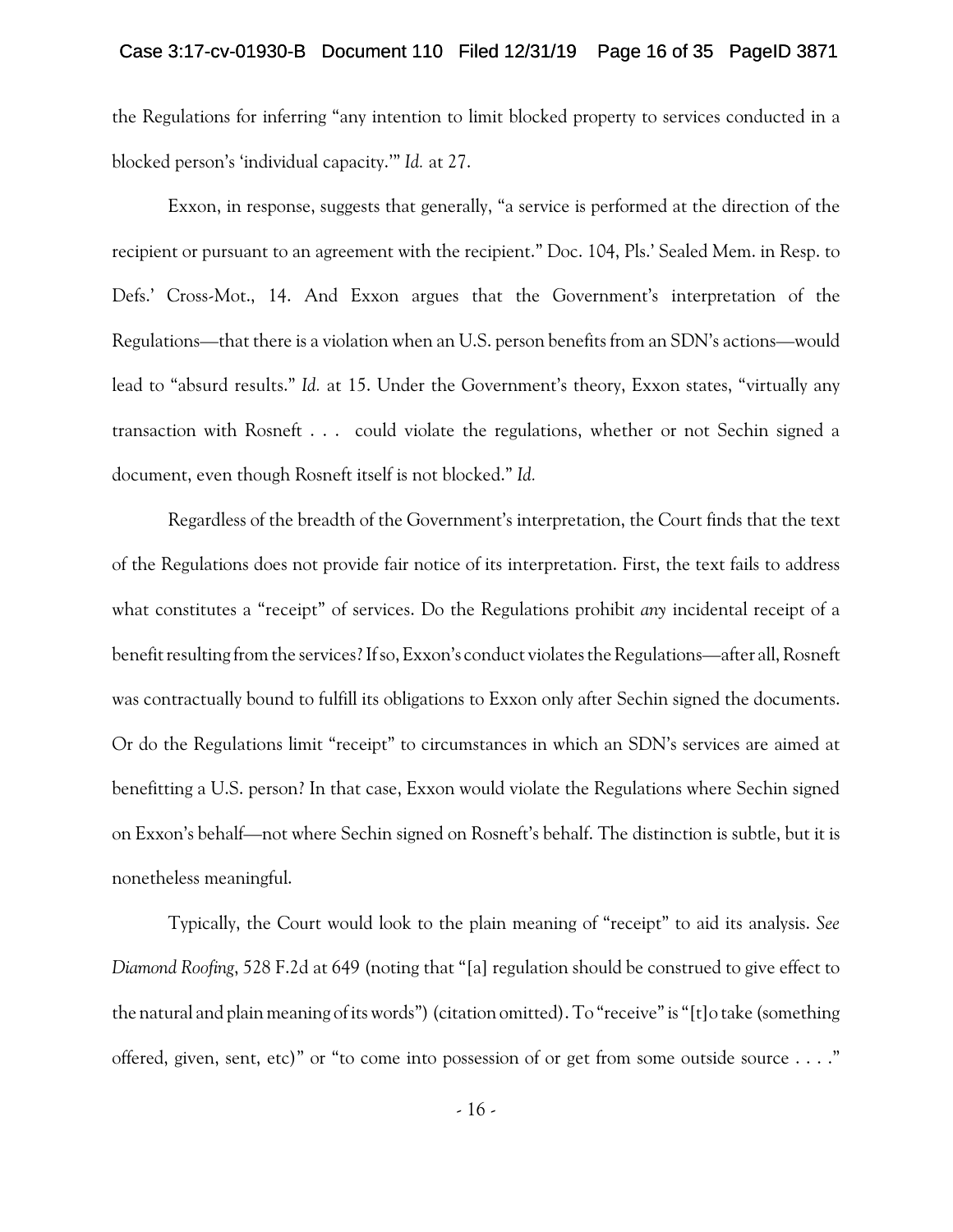## Case 3:17-cv-01930-B Document 110 Filed 12/31/19 Page 17 of 35 PageID 3872

*Receive*, BLACK'S LAW DICTIONARY (11th ed. 2019). This definition would be useful if the receipt of Sechin's *signature* was the alleged violation. But Exxon's alleged violation is based on the receipt of a service, and the service was Sechin's act of signing. When does an entity "take," "come into possession," or "get" a service? On this point, the Regulations are silent.

31 C.F.R. § 589.406, a provision in the Regulations distinct from the provision banning the receipt of services from an SDN, does address an SDN's entanglement with a non-blocked entity. It states:

A person whose property and interests in property are blocked . . . has an interest in all property and interests in property of an entity in which it owns, directly or indirectly, a 50 percent or greater interest. The property and interests in property of such an entity, therefore, are blocked  $\ldots$  regardless of whether the name of the entity is incorporated into OFAC's Specially Designated Nationals and Blocked Persons list . . . .

31 C.F.R. § 589.406. This provision suggests an intent to prohibit an SDN from acting through a non-blocked entity—the situation at issue here—under certain circumstances. Indeed, under 31 C.F.R. § 589.406, if Sechin owned a fifty-percent-or-greater interest in Rosneft, Rosneft would be blocked. Then, Exxon's transactions with Rosneft would clearly be prohibited by the Regulations. *See* Exec. Order No. 13661, 79 Fed. Reg. 15,535 (Mar. 16, 2014).

But the Government concedes that 31 C.F.R. § 589.406 does not apply here—Rosneft's property was not blocked at the time of the alleged violations. *See* Doc. 99, Br. in Supp. of Defs.' Resp. & Cross-Mot., 6 & n.2. As a result, any intention to prohibit SDNs from working through nonblocked entities, as expressed in 31 C.F.R. § 589.406, is inapplicable to the case at hand. Accordingly, the text of the Regulations does not provide fair notice that a U.S. entity is prohibited from signing contracts that are also signed by an SDN.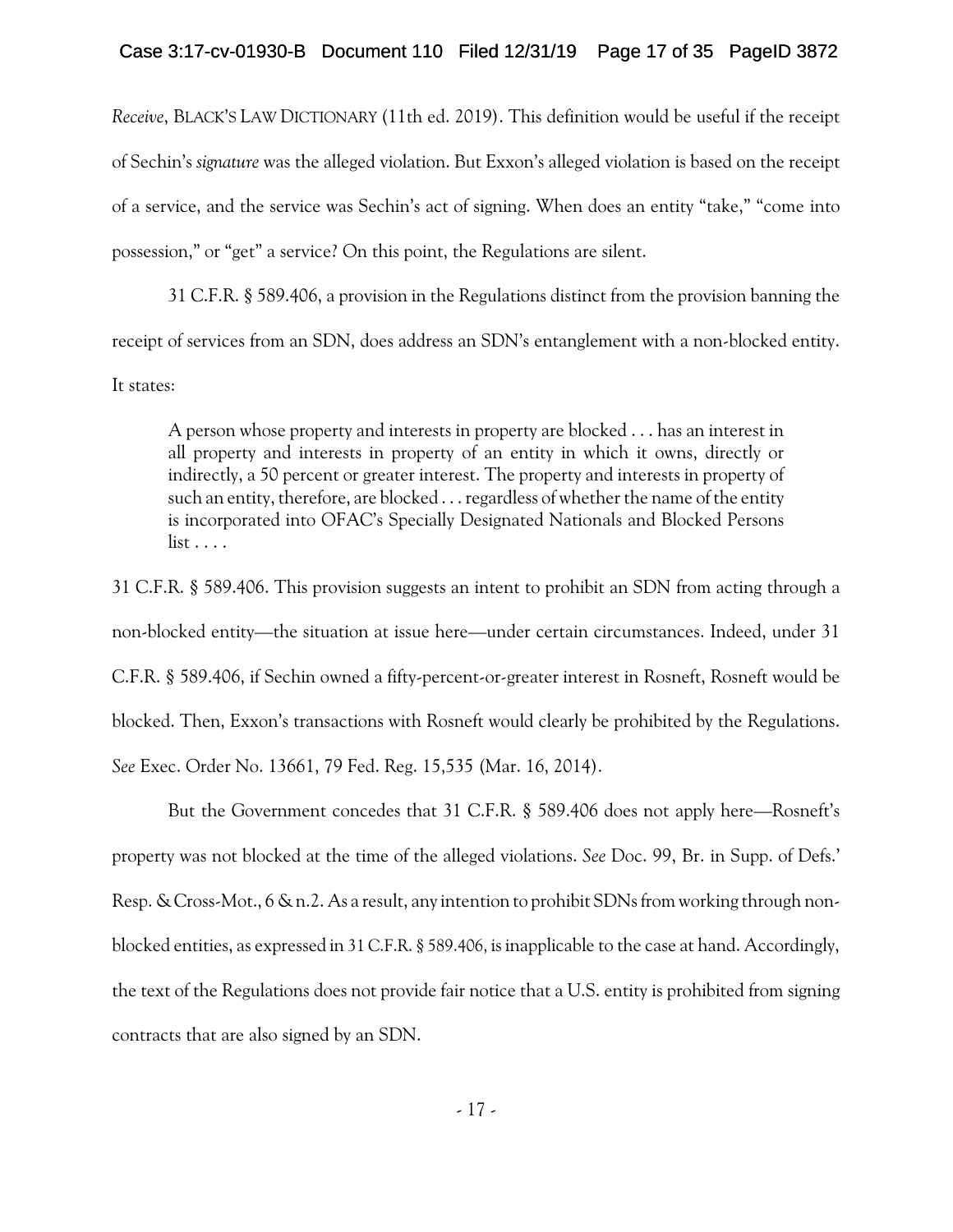### Case 3:17-cv-01930-B Document 110 Filed 12/31/19 Page 18 of 35 PageID 3873

Additionally, the Fifth Circuit in *Employer Solutions* considered an agency's decision to later clarify the language at issue to be "at least some support" that the language lacked clarity at the time of an alleged violation. *See* 833 F.3d at 488–89. Likewise, here, OFAC issued an FAQ explicitly prohibiting Exxon's conduct after Exxon's alleged violations. *See* AR 23606 (stating that "U.S. persons may not, for example, enter into contracts that are signed by a blocked individual"). This guidance lends "at least some support" to the Court's conclusion that the Regulations' text fails to provide ascertainable certainty. *See Emp'r Sols.*, 833 F.3d at 488–89.

Accordingly, based on its review of the Regulations' text, the Court concludes that the text does not "fairly address" whether a U.S. entity receives a service from an SDN when that SDN performs a service enabling the U.S. person to contract with a non-blocked entity. *Emp'r Sols.*, 833 F.3d at 489. Thus, the text alone fails to provide "ascertainable certainty." *See id.*

## 2. Whether Other Factors Warrant a Finding of Fair Notice

Given that the text of the Regulations is insufficient to provide fair notice, the Court now turns to other circumstances bearing upon the fair-notice inquiry. Below, the Court disregards OFAC's alleged internal uncertainty as irrelevant to Exxon's fair-notice claim; acknowledges the relevance of Exxon's failure to seek guidance from OFAC; and examines the significance of public statements released by OFAC and the executive branch. Based on this discussion, along with the Court's analysis of the text of the Regulations, the Court holds that Exxon was not provided fair notice.

## *i. OFAC's alleged uncertainty of its interpretation*

The Court first addresses whether OFAC's alleged internal uncertainty is relevant in the fairnotice analysis. Exxon suggests that OFAC did not internally determine how Executive Order 13661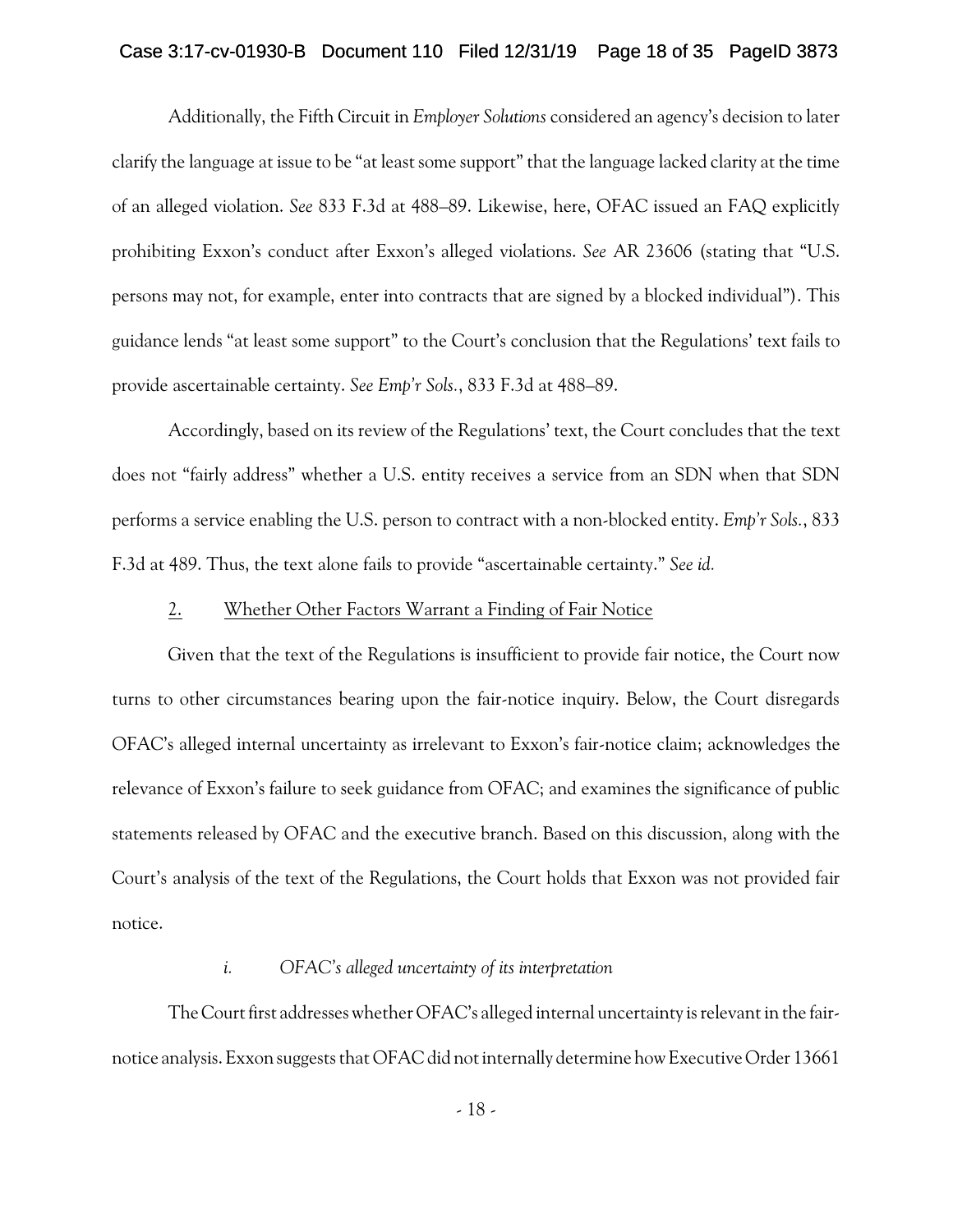### Case 3:17-cv-01930-B Document 110 Filed 12/31/19 Page 19 of 35 PageID 3874

applied to Exxon's conduct until after the allegedly prohibited transactions. *See* Doc. 93, Sealed Mem. in Supp. of Pls.' Mot., 40. For instance, Exxon points out that after OFAC issued an administrative subpoena to Exxon, it "did not dispute that it had not formulated a position, stating that it preferred to review [Exxon's] response to its subpoena and would only then act 'expeditiously . . . to resolve the legal question.'"*Id.*(quoting AR 23602). Additionally, Exxon points to an internal OFAC e-mail exchange in which a senior OFAC official acknowledged "confusion" regarding whether "signing a new contract with an SDN is prohibited . . . ." *Id.* at 41 (citing AR 23768).

The Government, however, contests Exxon's suggestion that OFAC was uncertain of its interpretation before Exxon's alleged violations. Doc. 99, Br. in Supp. of Defs.' Resp. & Cross-Mot., 44. Though "OFAC staff avoided providing formal guidance without knowing the 'facts and circumstances of a given scenario,'" the Government claims that it "[was] clear that 'signing a contract with Rosneft executed by Sechin could be prohibited . . . .'" *Id.* at 48 (quoting AR 23741).

Regardless, the Court finds that OFAC's internal uncertainty as to the meaning of the Regulations is irrelevant to Exxon's fair-notice claim. In suggesting that OFAC's lack of internal certainty bears upon fair notice, Exxon relies on *General Electric*. *See* Doc. 93, Sealed Mem. in Supp. of Pls.' Mot., 41 (citing 53 F.3d at 1333–34). In *General Electric*, the District of Columbia Circuit stated:

Where . . . the regulations and other policy statements are unclear, where the petitioner's interpretation is reasonable, and where the agency itself struggles to provide a definitive reading of the regulatory requirements, a regulated party is not 'on notice' of the agency's ultimate interpretation of the regulations, and may not be punished.

53 F.3d at 1333–34. But in *General Electric*, "different divisions of the enforcing agency disagree[d] about [the meaning of the regulations.]" *Id.* at 1332. Specifically, the regulated party proved one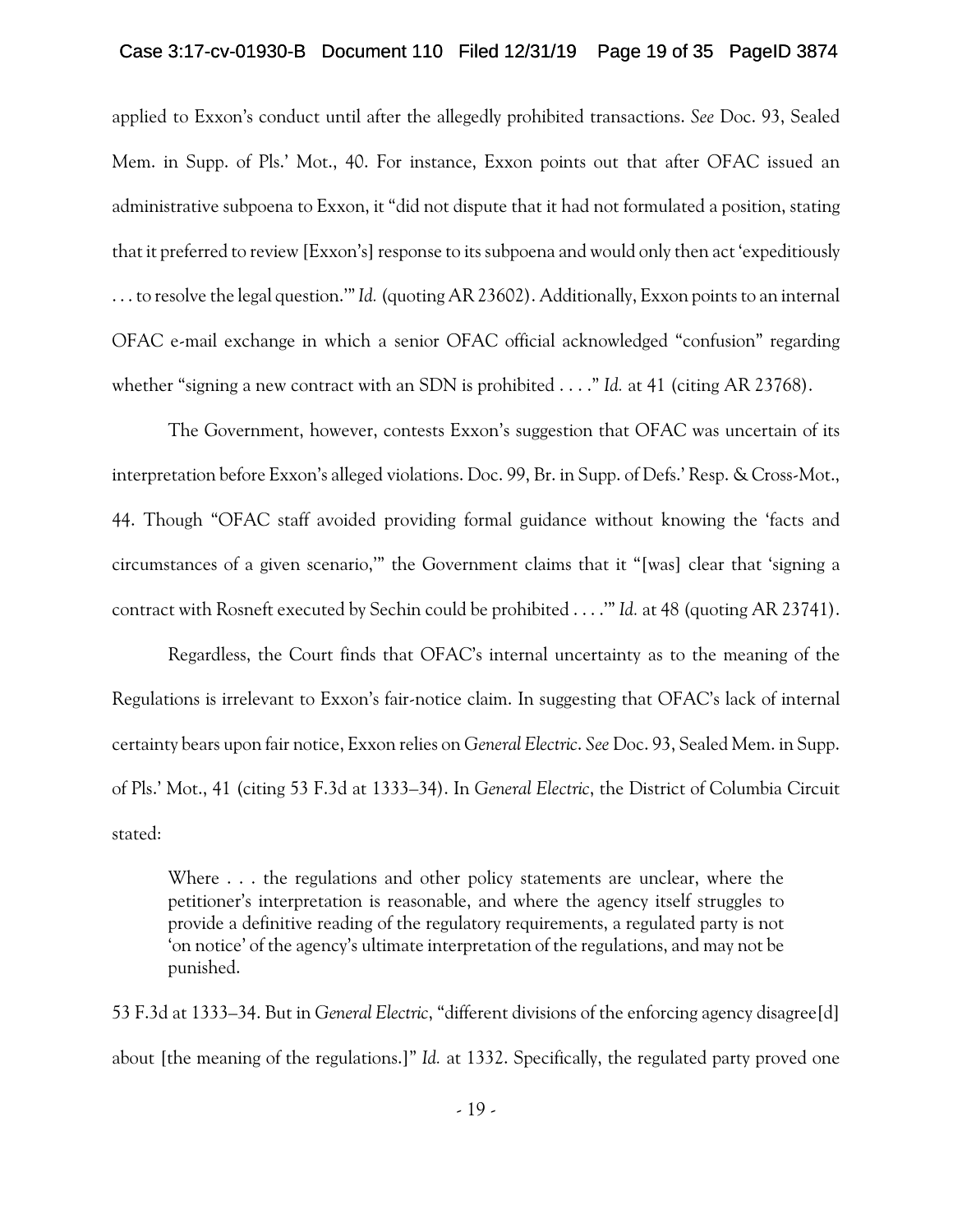## Case 3:17-cv-01930-B Document 110 Filed 12/31/19 Page 20 of 35 PageID 3875

(and alleged another) instance in which the agency's regional office concluded that the regulated party did not need a permit for its conduct—a conclusion that contradicted the agency's proposed interpretation in *General Electric*. *See id.* at 1331, 1332. And this fact, the court reasoned, made it "unlikely that [the] regulations provide[d] adequate notice . . . ." *Id.* at 1332.

Here, however, Exxon does not allege that OFAC openly *disagreed* on the correct interpretation of the Regulations. Rather, Exxon points to OFAC's internal, equivocal statements that suggest confusion within OFAC—not disagreement. Doc. 93, Sealed Mem. in Supp. of Pls.' Mot., 40–41 (citing, *e.g.*, AR 23768, an e-mail exchange in which a senior OFAC official acknowledged "confusion" regarding whether "signing a new contract with an SDN is prohibited . . . "). Thus, *General Electric* is inapposite.

Further, the First Circuit has noted, and this Court agrees, that cases assessing ascertainable certainty fail to suggest that "non-public statements may create the kind of confusion that supports a finding of a due process violation." *United States v. Lachman*, 387 F.3d 42, 58 & n.16 (1st Cir. 2004) (citing *Gen. Elec.*, 53 F.3d at 1329, for the proposition that "regulated parties must be able to ascertain the meaning . . . by 'reviewing the regulations and other public statements issued by the agency'") (emphasis omitted). Indeed, regulated parties have no access to an agency's internal deliberations; thus, these communications should have no bearing upon whether the agency has given fair notice. Accordingly, the Court declines to consider OFAC's internal deliberations when assessing Exxon's fair-notice claim.

## *ii. Exxon's failure to seek guidance from OFAC*

Next, the Court turns to the significance of Exxon's failure to seek clarification from OFAC before completing the transactions at issue. In its summary-judgment motion, Exxon refutes OFAC's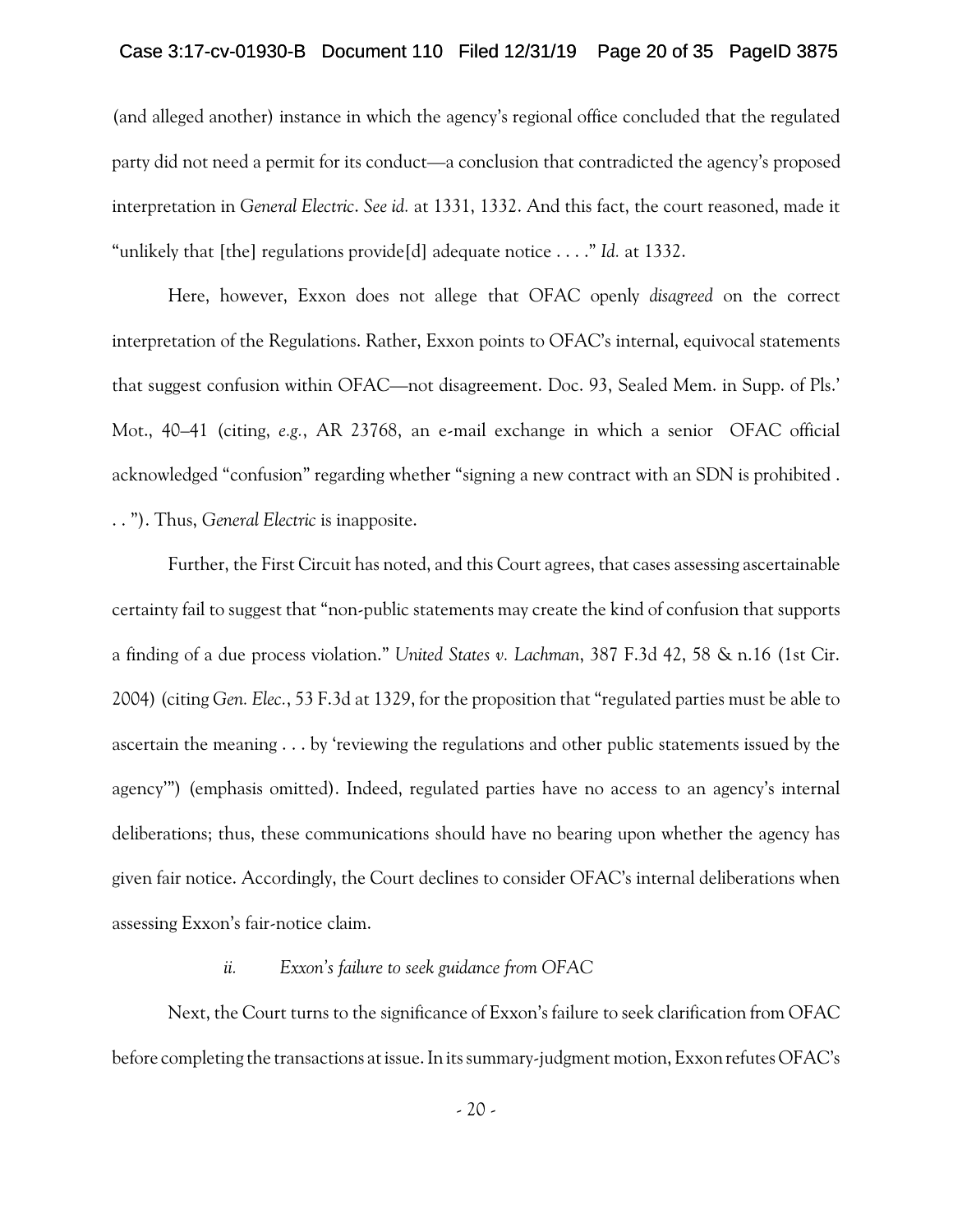### Case 3:17-cv-01930-B Document 110 Filed 12/31/19 Page 21 of 35 PageID 3876

previous contention that Exxon "could have 'sought guidance from OFAC' . . . ." Doc. 93, Sealed Mem. in Supp. of Pls.' Mot., 37 (quoting AR 4)). The Government has the burden, Exxon states, to convey its interpretation of regulations to the public so that the public can comply. *Id.* (citing *Diamond Roofing*, 528 F.2d at 649). Accordingly, Exxon concludes that the Government's suggestion that Exxon could have sought guidance "turns the fair-notice standard on its head." Doc. 104, Pls.' Sealed Mem. in Resp. to Defs.' Cross-Mot., 26.

In contrast, the Government relies upon cases analyzing void-for-vagueness challenges, where courts have considered a party's ability to seek clarity on the meaning of an ordinance or regulation. *See* Doc. 99, Br. in Supp. of Defs.' Resp. & Cross-Mot., 47 (citing *Roark & Hardee LP v. City of Austin*, 522 F.3d 533, 552 (5th Cir. 2008); *Vill. of Hoffman Estates v. Flipside, Hoffman Estates, Inc*., 455 U.S. 489, 498–99 (1982); *United States v. Clinical Leasing Serv., Inc*., 925 F.2d 120, 122 (5th Cir. 1991)). According to the Government, both the void-for-vagueness doctrine and the fair-notice standard involve "whether a regulated party has adequate notice that its conduct would violate the law." Doc. 107, Reply Br. in Supp. of Defs.' Cross-Mot., 25 n.7.

But Exxon contends that the Government's reliance on cases involving void-for-vagueness challenges is misplaced, given that the Fifth Circuit treats these challenges as distinct from fair-notice claims. Doc. 104, Pls.' Sealed Mem. in Resp. to Defs.' Cross-Mot., 27 n.17 (pointing out that "[the Government] cites no authority in which a regulated entity's failure to make an inquiry to the agency regarding the meaning of a statute or regulation was a factor in determining whether the entity received constitutionally required fair notice") .

While the Court agrees with Exxon that void-for-vagueness claims and fair-notice claims are distinct, the Court nonetheless concludes that factors relevant in the former context are also relevant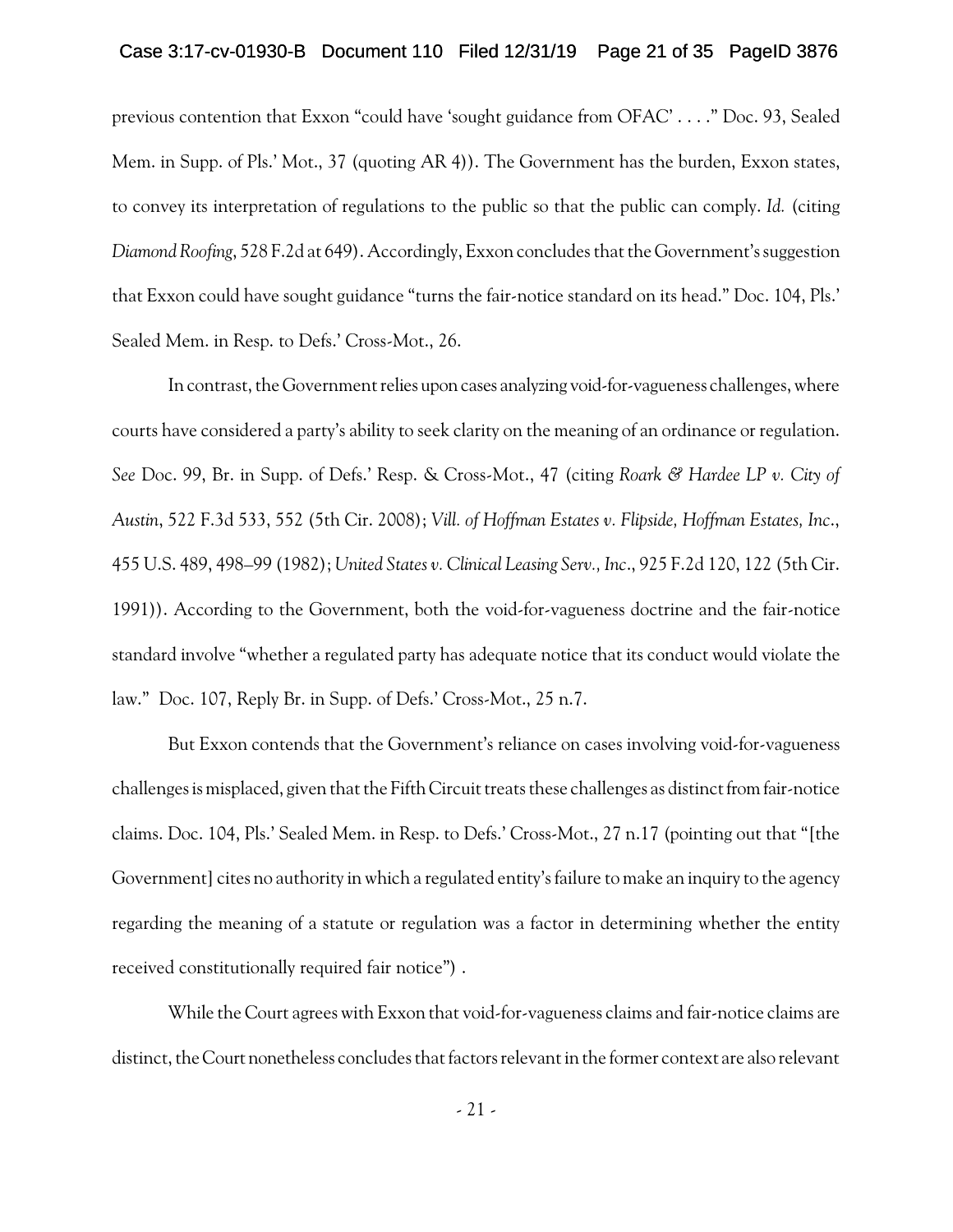## Case 3:17-cv-01930-B Document 110 Filed 12/31/19 Page 22 of 35 PageID 3877

in the latter. Here, the crux of the dispute is whether cases analyzing void-for-vagueness challenges are instructive in cases involving fair-notice challenges, like the case at hand. *See* Doc. 104, Pls.' Sealed Mem. in Resp. to Defs.' Cross-Mot., 27 n.17; Doc. 107, Reply Br. in Supp. of Defs.' Cross-Mot., 25 n.7.

The Court notes that the void-for-vagueness and fair-notice doctrines are related. As the Supreme Court stated in *Federal Communications Commission*:

Even when speech is not at issue, the void for vagueness doctrine addresses at least two connected but discrete due process concerns: first, that regulated parties should know what is required of them so they may act accordingly; second, precision and guidance are necessary so that those enforcing the law do not act in an arbitrary or discriminatory way.

567 U.S. at 253 (citing *Grayned v. City of Rockford*, 408 U.S. 104, 108–09 (1972)). The Supreme Court in *Federal Communications Commission* continued by indicating that the first concern was "implicated" where a regulated party claimed a lack of "sufficient notice . . . ." *Id.* at 254. This dicta suggests that a fair-notice claim derives from the void-for-vagueness doctrine.

Moreover, in discussing fair-notice challenges, the SupremeCourtin*Christopher v. SmithKline Beecham* cited to *Kropp Forge Company v. Secretary of Labor*, 657 F.2d 119, 122 (7th Cir. 1981). *See Christopher*, 567 U.S. at 156 n.15. In *Kropp Forge Company*, the Seventh Circuit held that a regulation was "unconstitutionally vague" based on a lack of notice. 657 F.2d at 123–24. By citing to *Kropp Forge Company* in its fair-notice discussion in *Christopher*, the Supreme Court suggested an overlap between vagueness and fair-notice challenges.

In light of the Supreme Court's linking of vagueness and fair notice, and in the absence of precedent suggesting otherwise, the Court acknowledges that cases involving void-for-vagueness challenges based on a lack of fair notice are persuasive here. Accordingly, the Court will consider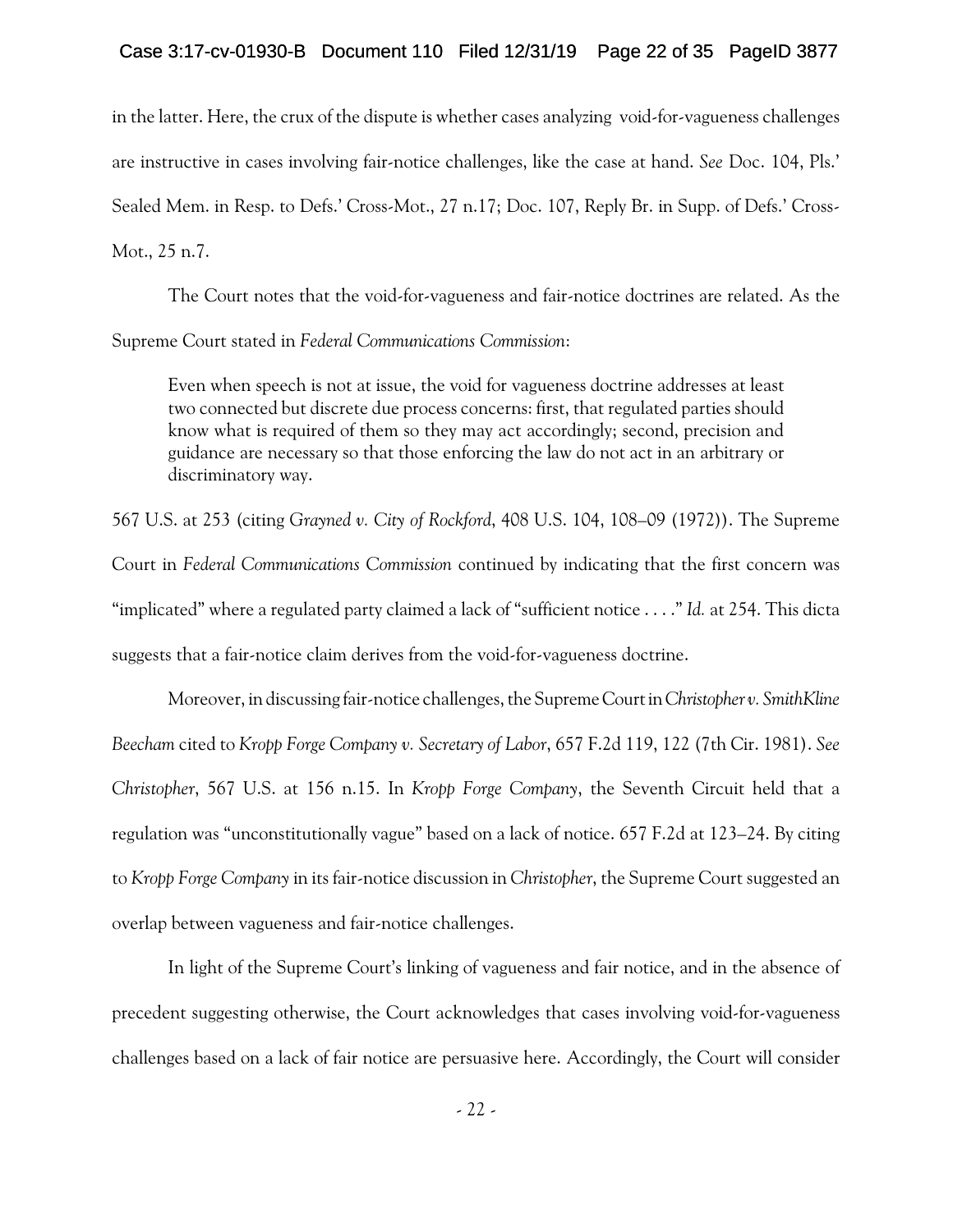### Case 3:17-cv-01930-B Document 110 Filed 12/31/19 Page 23 of 35 PageID 3878

Exxon's failure to seek guidance from OFAC to the extent that these cases consider a regulated party's failure to seek guidance: as a relevant factor among others. *See Roark*, 522 F.3d at 552; *Vill. of Hoffman*, 455 U.S. at 498–99; *Clinical Leasing*, 925 F.2d at 122.

Specifically, in*Village ofHoffmanEstates*, the Supreme Court noted that "economic regulation is subject to a less strict vagueness test" in part because a "regulated enterprise may have the ability to clarify the meaning of the regulation by its own inquiry . . . ." 455 U.S. at 498. And in *Clinical Leasing Service, Inc.*, the Fifth Circuit quoted the same language, prefacing it by noting: "We do not apply the vagueness standard mechanically; a *variety of factors* may affect the determination [of] whether a statute passes constitutional muster." 925 F.2d at 122 (emphasis added). Likewise, the Fifth Circuit in *Roark* noted—among other considerations—that the regulated party challenging an ordinance on vagueness grounds could "clarify the meaning of its provisions by their own inquiry." *See* 522 F.3d at 552–55.

Following these cases, the Court considers Exxon's failure to seek guidance from OFAC as a relevant—though not dispositive—factor in assessing whether Exxon received fair notice of OFAC's interpretation of the Regulations.

Indeed, in *Howmet Corporation v. EPA*, a District of Columbia district court did the same. *See* 656 F. Supp. 2d 167, 173–74 (D.D.C. 2009), *aff'd*, 614 F.3d 544 (D.C. Cir. 2010). In *Howmet Corporation*, the district court analyzed a fair-notice claim and found the regulated party's failure to inquire about the meaning of a regulation to be relevant in concluding that the party received fair notice. *Id.* Not only did the party fail to inquire, but the regulating agency's position "was [also] reiterated in publicly available advisory letters" and discernable from the agency's guidance manual. *Id.* Based on these circumstances, the district court found that the regulated party had fair notice of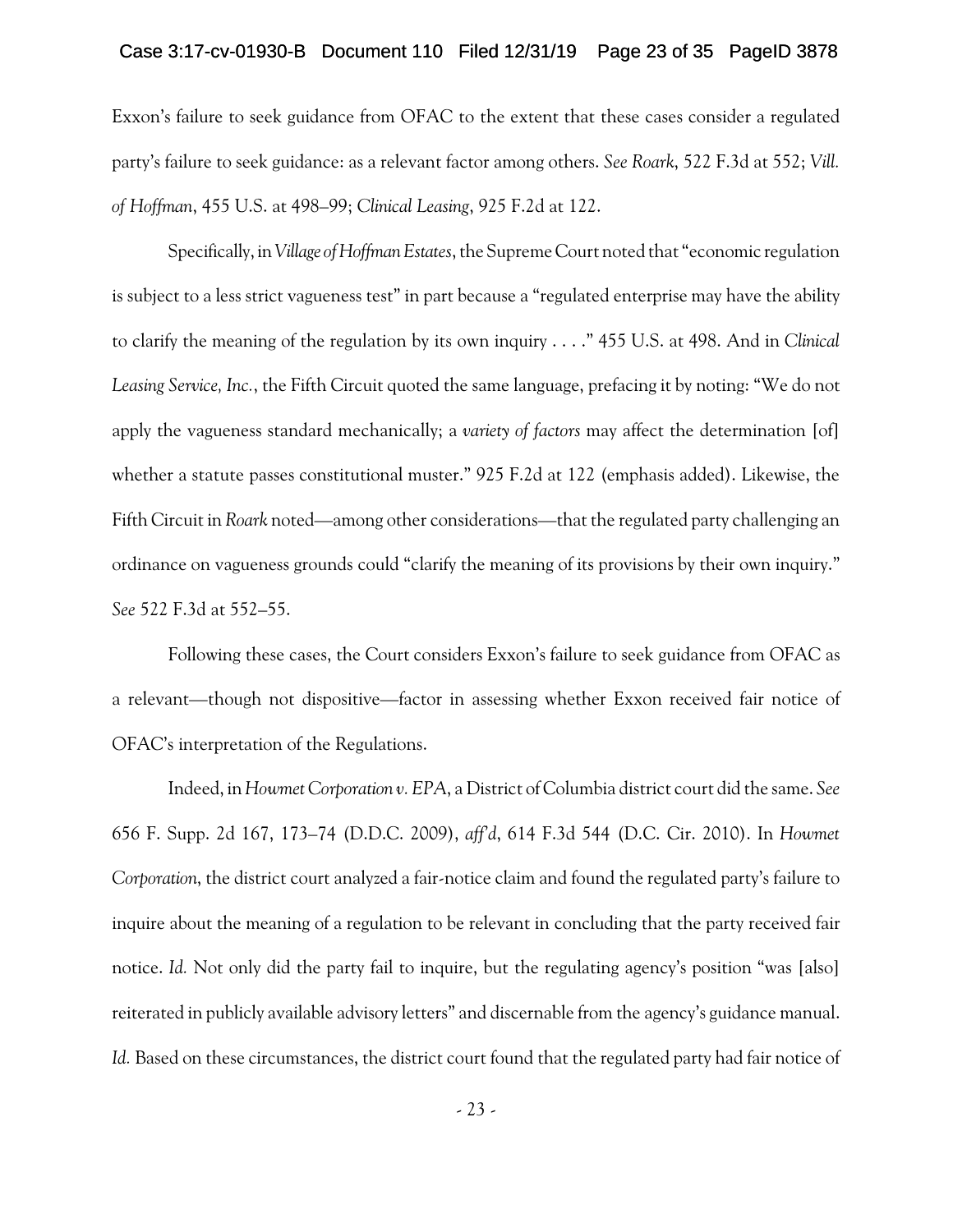the agency's interpretation. *Id.* at 174.

Like the district court in *Howmet Corporation*, this Court considers Exxon's failure to seek guidance from OFAC to be a relevant factor in its fair-notice analysis. But the burden of providing fair notice remains with the agency—not the regulated party. *See Emp'r Sols.*, 833 F.3d at 488 ("Fair notice requires that the agency have 'state[d] with ascertainable certainty what is meant by the standards [it] has promulgated.'" (quoting *Diamond Roofing*, 528 F.2d at 649 (alterations in original))); *Howmet Corp.*, 656 F. Supp. 2d at 173–74 (pointing out, in addition to a regulated party's failure to inquire, the regulating agency's efforts to convey its interpretation to the public). Thus, while the Court acknowledges that Exxon's failure to seek guidance weighs in favor of a finding fair notice, this fact is not dispositive.

## *iii. Public statements by OFAC and executive officials*

The Court now turns to the impact of FAQ 285—the only public statement issued by OFAC itself—in its fair-notice determination. Thereafter, the Court addresses the relevance of statements released by the press, the White House Office of the Press Secretary, and the Treasury prior to Exxon's alleged violations.

#### *A. FAQ 285*

The Court now analyzes the relevance of FAQ 285 in the fair-notice determination. FAQ 285 asked, "If a Burmese Government minister is an SDN, how does that impact the ministry he leads?" AR 1100. The answer, as originally published in 2013, stated, "A government ministry is not blocked solely because the minister heading it is an SDN. U.S. persons should, however, be cautious in dealings with the ministry to ensure that they are not, for example, entering into any contracts that are signed by the SDN." *Id.*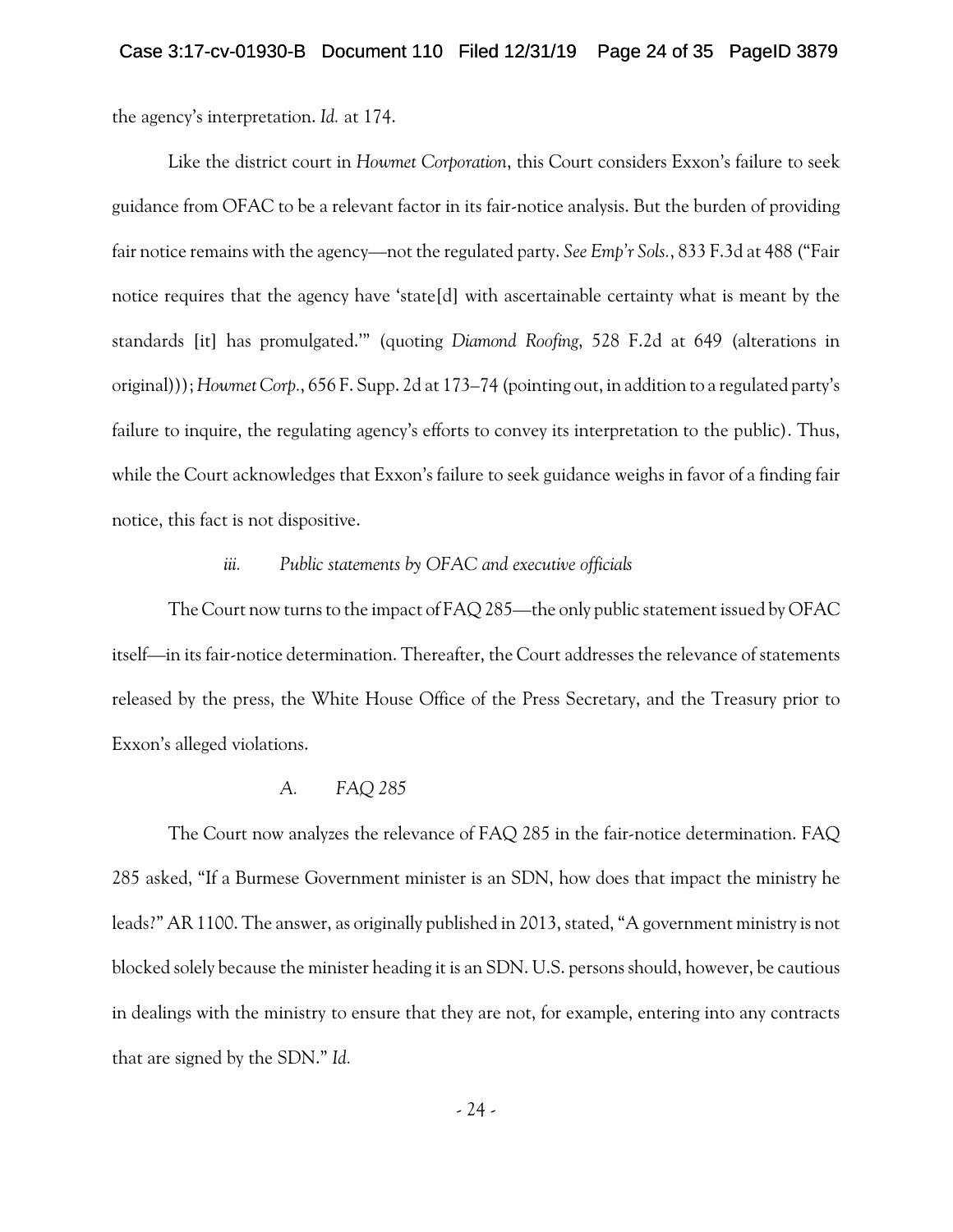### Case 3:17-cv-01930-B Document 110 Filed 12/31/19 Page 25 of 35 PageID 3880

Because FAQ 285, published in 2013, was specific to the Burma sanctions program, and did not pertain to the Ukraine-related Regulations of 2014, Exxon contends that FAQ 285 "is plainly inapposite here." Doc. 93, Sealed Mem. in Supp. of Pls.' Mot., 42. In support, Exxon points to OFAC's acknowledgment that some of OFAC's regulations may be interpreted differently than others, depending on the context. See id. (citing 31 C.F.R. § 598.101 (2019));<sup>4</sup> Doc. 104, Pls.' Sealed Mem. in Resp. to Defs.' Cross-Mot., 25 (citing FAQ 3, which states that "prohibitions may vary between [sanctions] programs"). Further, Exxon indicates that OFAC removed FAQ 285 from its website when it lifted the Burma sanctions in October 2016—highlighting FAQ 285's applicability to only the Burma sanctions program. Doc. 93, Sealed Mem. in Supp. of Pls.' Mot., 43.

On the other hand, the Government points out that like Executive Order 13661, the executive order pertaining to Burma sanctions "prohibited U.S. persons from dealing in the blocked property and interests in property of designated persons" and did not distinguish between the execution of a contract by an SDN in an individual versus a representative capacity. Doc. 99, Br. in Supp. of Defs.' Resp. & Cross-Mot., 46 (citation omitted). And OFAC interpreted that prohibition in FAQ 285 to ban the "entering into any contracts signed by the SDN." *Id.* (citing AR 1100). Moreover, although FAQ 285 was issued in relation to the Burma sanctions program, the Government contends, this does not "make it irrelevant to the interpretation of a later sanctions program corresponding to an executive order that is identical in material respects." *Id.* at 47 (citing *Trinity Broad.*, 211 F.3d at 629).

On this point, the Court disagrees with the Government and concludes that FAQ 285 does

<sup>4</sup> Section 598.101 makes this point with respect to Foreign Narcotics Kingpin Sanctions Regulations. Presumably, Exxon intended to cite § 589.101, which makes this point with respect to the Ukraine-related Sanctions Regulations.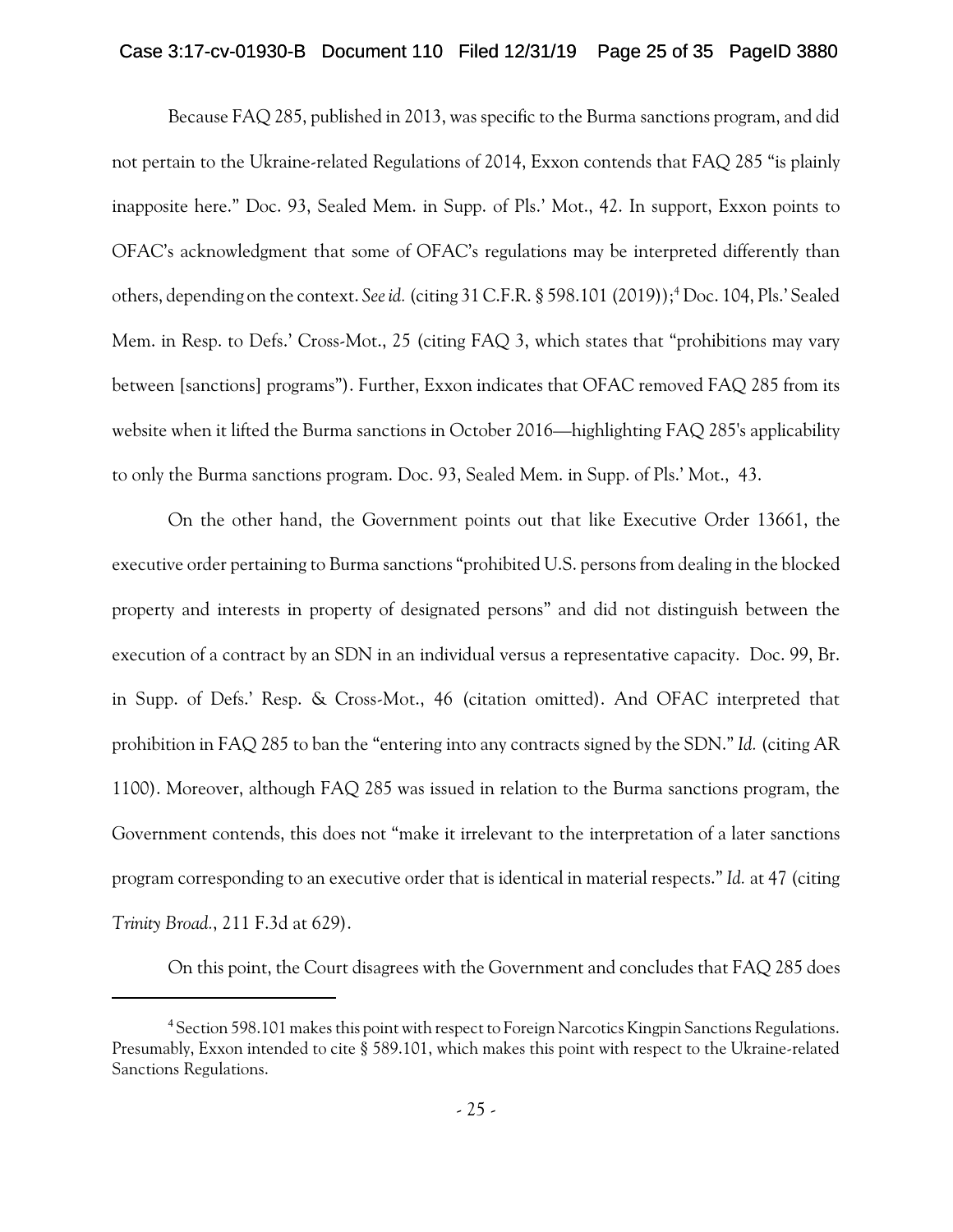### Case 3:17-cv-01930-B Document 110 Filed 12/31/19 Page 26 of 35 PageID 3881

not provide fair notice of the Government's interpretation of the Regulations. The very Regulations at issue state, "Differing foreign policy and national security circumstances may result in differing interpretations of similar language among the parts of this chapter." 31 C.F.R. § 589.101. The Regulations are in Chapter V: "Office of Foreign Assets Control, Department of the Treasury." *See id.* Likewise, the Burma sanctions regulations were in Chapter V and contained identical language. *See* 31 C.F.R. § 537.101 (2017); *see also* Removal of Burma Sanctions Regulations, 82 Fed. Reg. 27,613-01 (June 16, 2017). By including such a disclaimer in both the Burma and Ukraine sanctions regulations, OFAC forfeited its right to claim that the interpretation of the former provided fair notice of its interpretation of the latter. While OFAC may reserve the opportunity to interpret sanctions programs differently, it may not then claim that a regulated party should know that OFAC interprets the programs identically without OFAC's explicit clarification. Accordingly, the Court finds that FAQ 285, even in conjunction with the text of the Regulations, fails to provide fair notice.

## *B. Statements released by the executive branch*

Finally, the Court considers whether public statements issued in conjunction with the Regulations provide fair notice that Exxon's conduct was prohibited. Exxon suggests that public statements made by executive officials immediately following the issuance of Executive Order 13661 "made clear that it was permissible to execute documents with Rosneft (including with Sechin signing in his capacity as a Rosneft representative)." Doc. 93, Sealed Mem. in Supp. of Pls.' Mot., 38.

For example, Exxon points to a conference call transcript released by the White House Office of the Press Secretary, which indicates that the Regulations targeted the "personal assets" of the "cronies of the Russian government,""rather than the business entities and industries that they may manage or oversee." *Id.* (citing AR 23490). Likewise, Exxon relies upon a Fact Sheet also issued by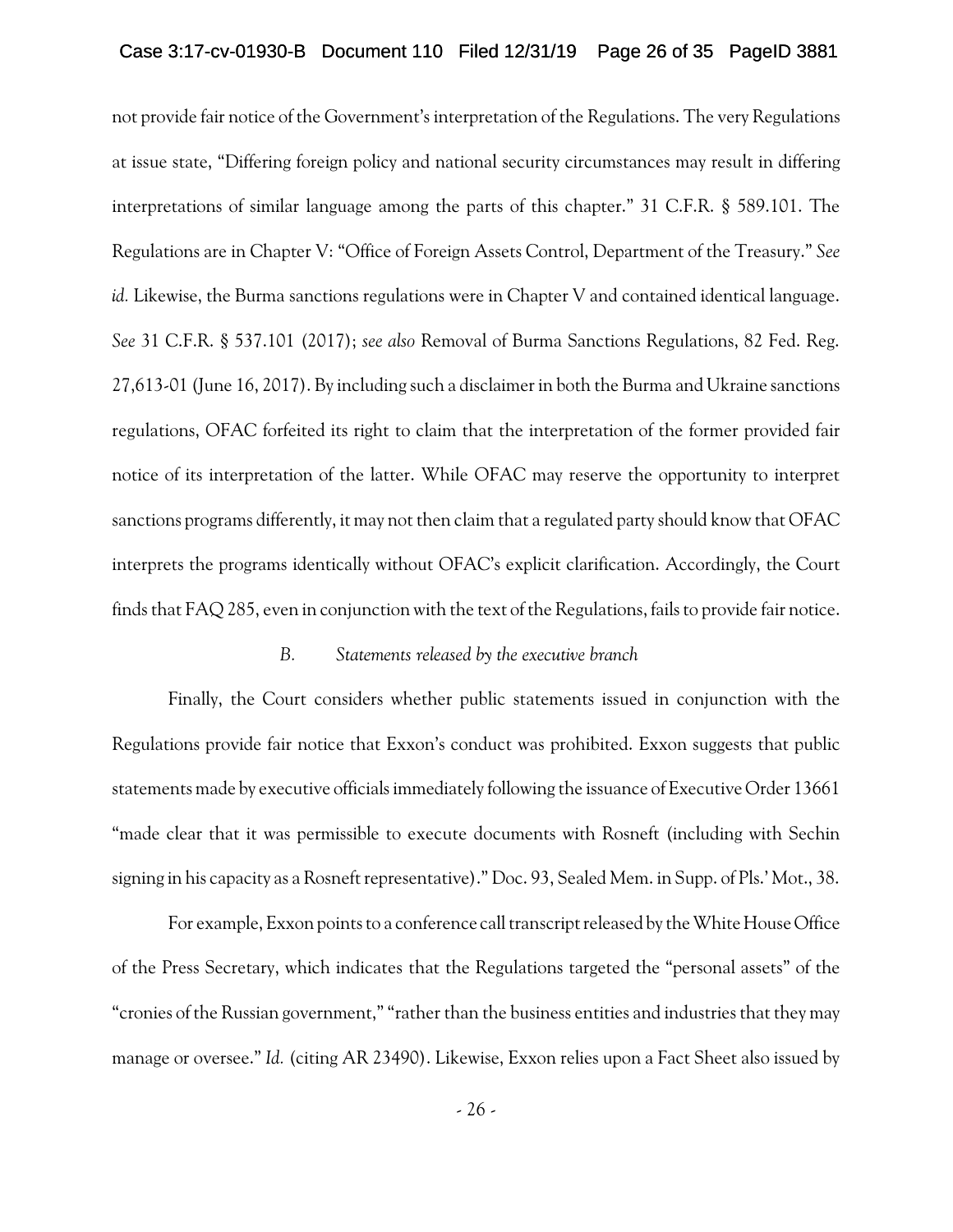### Case 3:17-cv-01930-B Document 110 Filed 12/31/19 Page 27 of 35 PageID 3882

the White House, which states, "Our current focus is to identify these individuals and target their personal assets, but not companies that they manage on behalf of the Russian state." *Id.* (citing AR 23484). And Exxon emphasizes the White House Deputy National Security Advisor's remark, during a *PBS NewsHour* interview, that "U.S. companies will not be able to do business with [designated individuals] in their individual capacities." *Id.* at 39 (citing AR 206).

Additionally, Exxon points to statements by unnamed Treasury officials, as reported in *Foreign Policy* and the *Wall Street Journal*, which suggest that U.S. companies may continue doing business with Rosneft despite the Regulations. *Id.* (citing AR 23522 and AR 23584). Exxon states that "[w]here an agency issues 'conflicting advice,' or had 'implicitly approved' the practice for which the agency seeks to impose penalties, the agency cannot be said to have provided fair notice to the public." *Id.* (quoting *Rollins Envtl. Servs. Inc. v. EPA*, 937 F.2d 649, 653 (D.C. Cir. 1991); *Trinity Marine Nashville, Inc. v. Occupational Safety & Health Review Comm'n*, 275 F.3d 423, 431 (5th Cir 2001)). Accordingly, Exxon alleges that based on these statements, it could not have determined OFAC's interpretation of the Regulations with ascertainable certainty. *Id.*

Further, Exxon argues that the contemporaneous statements demonstrate the executive's intent to target designated individuals' "personal assets and wealth"—not to isolate Rosneft. Doc. 104, Pls.' Sealed Mem. in Resp. to Defs.' Cross-Mot., 21. Exxon points out that while the Government suggests that the statements demonstrate an intent to prohibit all business transactions with Sechin, the statements explicitly permitted some interactions, like those of board meetings. *Id.* at 21–22 (citing AR 204, 23584). Indeed, according to Exxon, the statements indicated that the prohibitions "were limited to dealings with Sechin 'in his individual capacity.'" *Id.* at 22 (citing AR 204, 23584).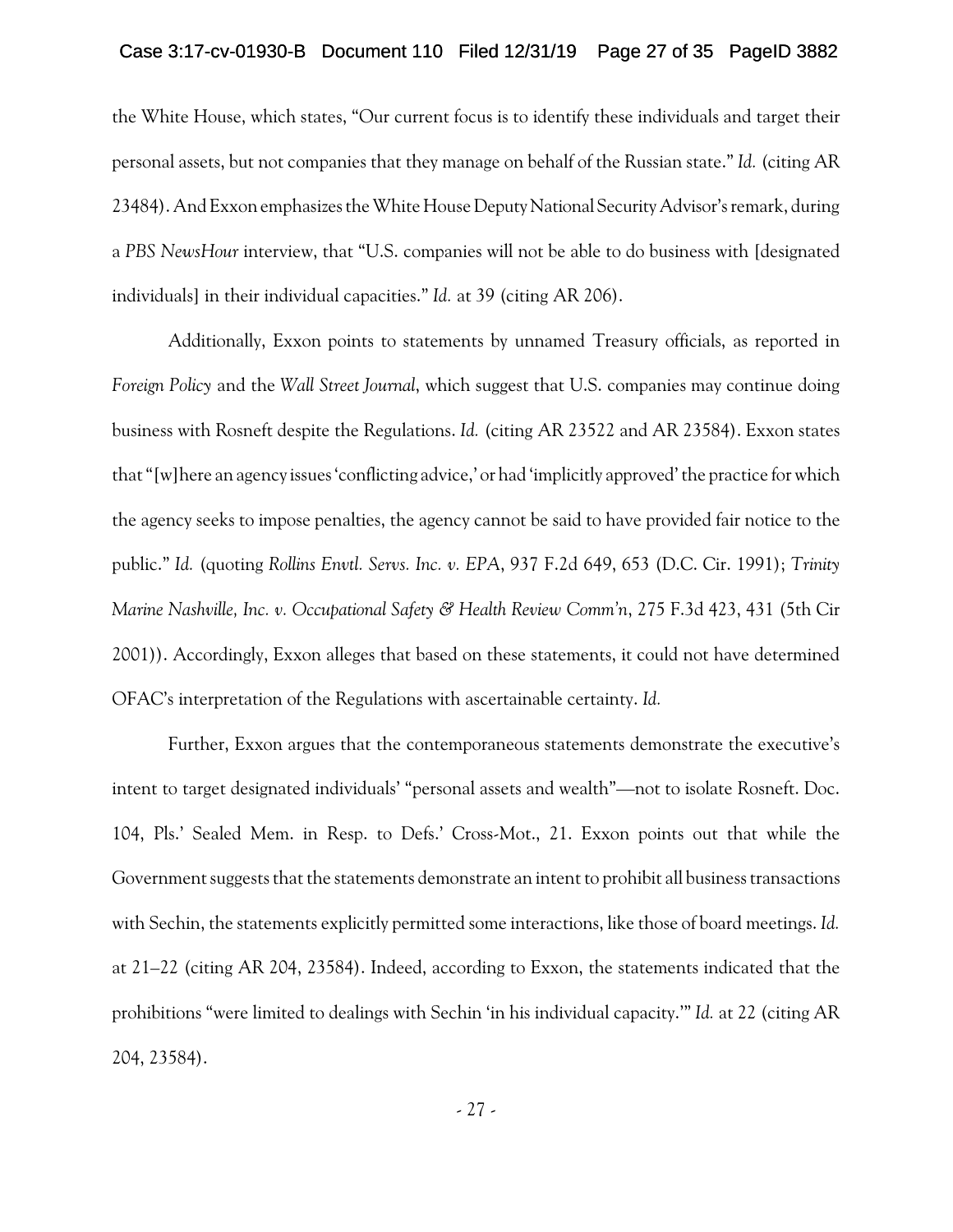### Case 3:17-cv-01930-B Document 110 Filed 12/31/19 Page 28 of 35 PageID 3883

The Government, however, avers that "press guidance . . . did nothing to deviate from the agency's long-standing position that a U.S. person may not deal in the services of a blocked person . . . ." Doc. 99, Br. in Supp. of Defs.' Resp. & Cross-Mot., 46. Moreover, the Government attempts to reconcile the press statements with its interpretation of the Regulations. In doing so, the Government points to the conference call upon which Exxon relies and quotes the senior administration official's statement that "U.S. persons are prohibited from doing business with [the blocked individuals.]"*Id.* at 30 (quoting AR 23489). Additionally, the Government refers to a press release from the Treasury accompanying Sechin's designation, which stated that "transactions by U.S. persons or within the United States involving the individuals and entities designated today are generally prohibited." *Id.* (quoting AR 23690). The Government suggests that, reading the press statements in harmony, transacting with a non-blocked company is permissible, but transacting with a blocked individual is not. *Id.*

Further, addressing the news reports about interactions with Sechin, the Government suggests that these reports "indicate nothing more than that it would be permissible for U.S. persons to interact with Rosneft, or sit on Rosneft's board." *Id.*

Before determining the significance of the statements at hand, the Court must first decide whether it can consider third-party press statements quoting executive officials and statements from the executive branch in its fair-notice inquiry. The fair-notice inquiry focuses upon "the regulations and other public statements issued by the agency . . . ." *Gen. Elec.*, 53 F.3d at 1329 (citing *Diamond Roofing*, 528 F.2d at 649).While "published agency guidance" may provide fair notice, *Howmet Corporation v. EPA*, 614 F.3d 544, 554 (D.C. Cir. 2010), "[g]eneral references to a regulation's policy" do not. *Trinity Broad.*, 211 F.3d at 631. But a regulated party may be justified in relying, in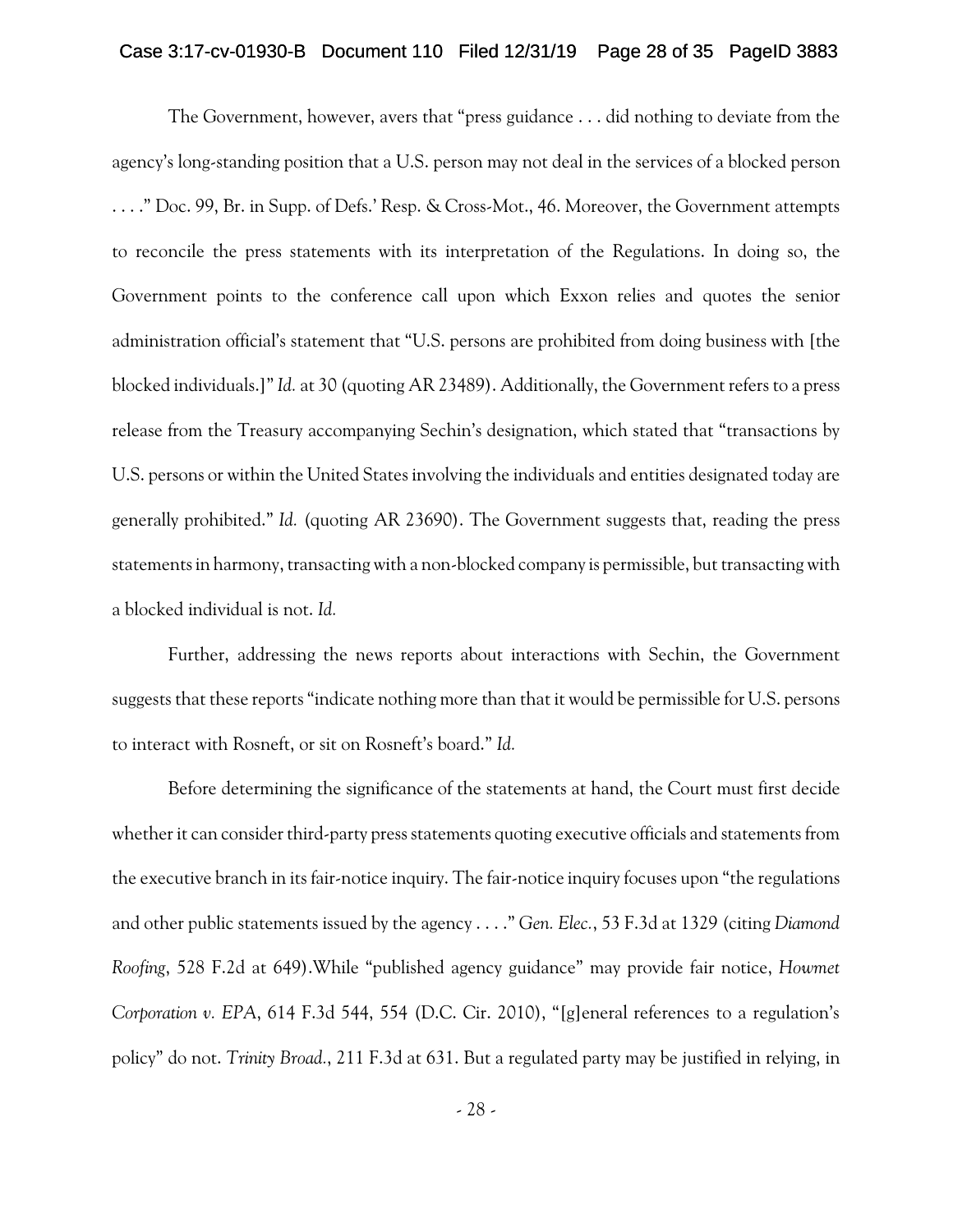good faith, upon an "extra-regulatory"source, such as where the regulating agency has endorsed the source "numerous" times. *ExxonMobil*, 867 F.3d at 579.

Here, Exxon relies upon extra-regulatory sources—statements issued by third-party news outlets and the executive branch—to contradict the Government's interpretation of the Regulations and claim a lack of fair notice. But neither party addresses whether these statements are "public statements" for fair-notice purposes.

Nevertheless, the Government, in addressing Exxon's arbitrary-and-capricious claim, does contend that the Regulations "trump" the press statements because: (1) the Regulations—unlike statements to the press that "lack the force of law"—reflect OFAC's official position, and (2) the Regulations were issued after the statements, thereby clarifying the meaning of the press statements. Doc. 99, Br. in Supp. of Defs.' Resp. & Cross-Mot., 40–41 (citation and quotation marks omitted). Thus, the Government argues that it would be "unreasonable for Exxon to rely on such news reports . . . in determining how to comply with OFAC's Regulations." *Id.* at 39. Though these arguments pertain to Exxon's arbitrary-and-capricious claim, the Court nonetheless addresses them.

The Court dismisses the Government's first point as irrelevant in the fair-notice context, given that statements providing fair notice need not have the force of law. *See Gen. Elec.*, 53 F.3d at 1333 (considering whether a policy statement provided fair notice); *Howmet Corp.*, 656 F. Supp. 2d at 174 (reasoning that an agency guidance manual supported a finding of fair notice); *Christensen v. Harris Cty.*, 529 U.S. 576, 587 (2000) (noting that both "interpretations contained in policy statements . . . and agency manuals . . . lack the force of law"); *see also Tr. Under Will of Wills v. Burwell*, 306 F. Supp. 3d 684, 694 (E.D. Pa. 2018) (noting that "adequate notice can come from a variety of publicly-available resources").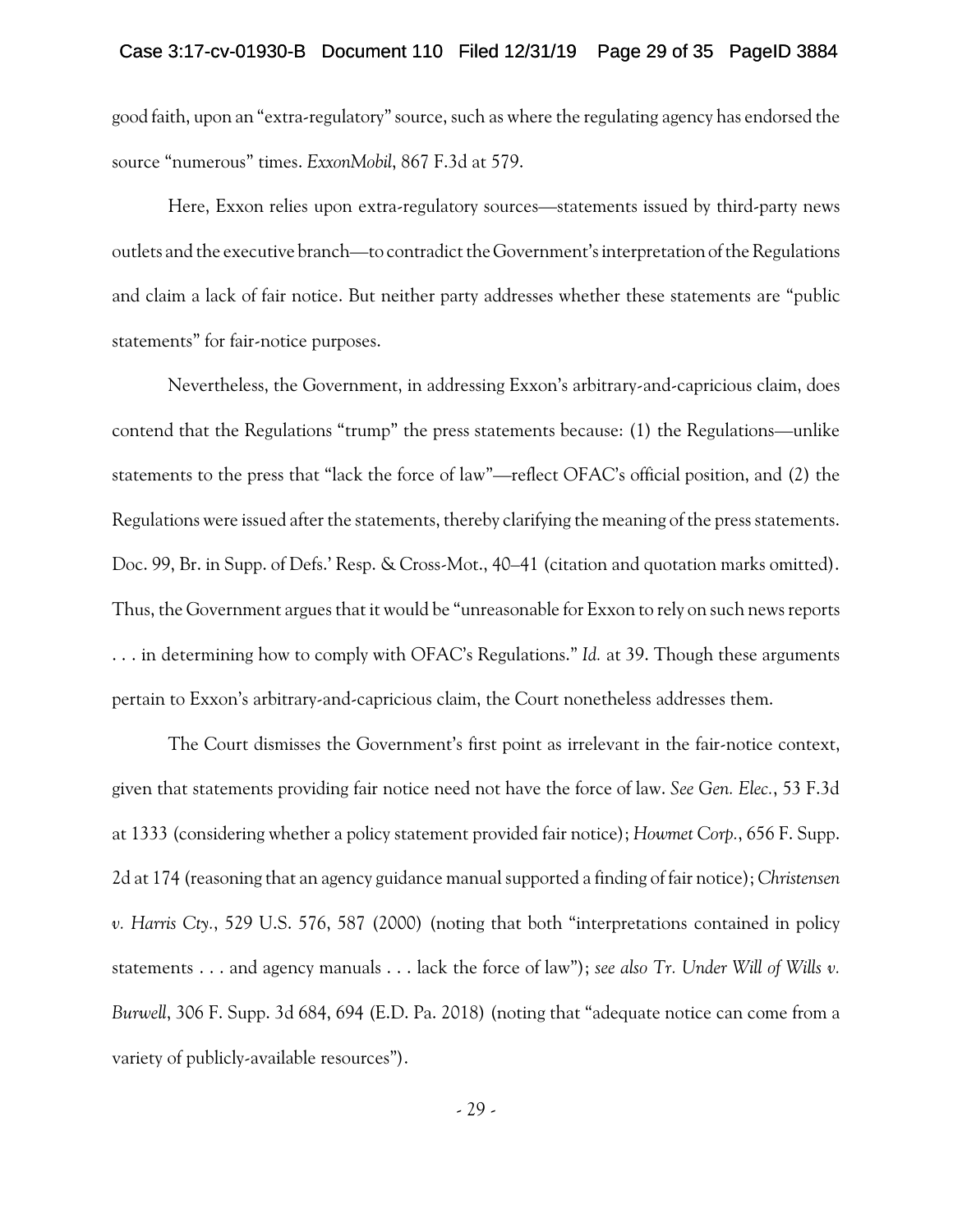### Case 3:17-cv-01930-B Document 110 Filed 12/31/19 Page 30 of 35 PageID 3885

Further, the Court rejects the Government's second contention—that the Regulations superseded the statements—because fair-notice cases draw no distinction between pre-regulations and post-regulations guidance. Indeed, by relying upon FAQ 285, the Government argues that an interpretation of a regulation published in 2013 is relevant to the fair-notice determination. *See* Doc. 99, Br. in Supp. of Defs.' Resp. & Cross-Mot., 46–47 (citing AR 1100). Accordingly, the Government itself relies upon pre-regulations guidance to support a finding of fair notice.

Nonetheless, the Court agrees with the Government that a regulated party could not reasonably rely, "in good faith," upon statements from third-party news outlets. *Gen. Elec.*, 53 F.3d at 1329. Exxon has not cited to, nor has the Court encountered, any fair-notice cases in which a regulated party relied upon the press's reporting to provide regulatory guidance. Perhaps this absence of legal authority underscores the unique facts of this case, or perhaps most regulated parties do not purport to bring a fair-notice claim based on information released by news outlets. Either way, the Court believes that a regulated party, in good faith, would not rely upon statements released by thirdparty news outlets in ensuring compliance with Ukraine-related sanctions regulations. *Cf. ExxonMobil*, 867 F.3d at 569, 579 (finding that a regulated party "was entirely justified to rely in good faith" upon a "third-party report" that the agency "commissioned and published" in light of the agency's "numerous endorsements" of the report).

Accordingly, the Court declines to consider: (1) the *Foreign Policy* article, AR 23522–25; (2) the *New York Times* article, AR 23579–81; (3) the *Wall Street Journal* article, AR 23583–86; and (4) *PBS NewsHour*'s interview with Deputy National Security Advisor Tony Blinken, AR 204–07.

In contrast, the Court concludes that a regulated party, in good faith, might rely upon statements issued by the executive branch, even if not necessarily issued by OFAC itself. Indeed,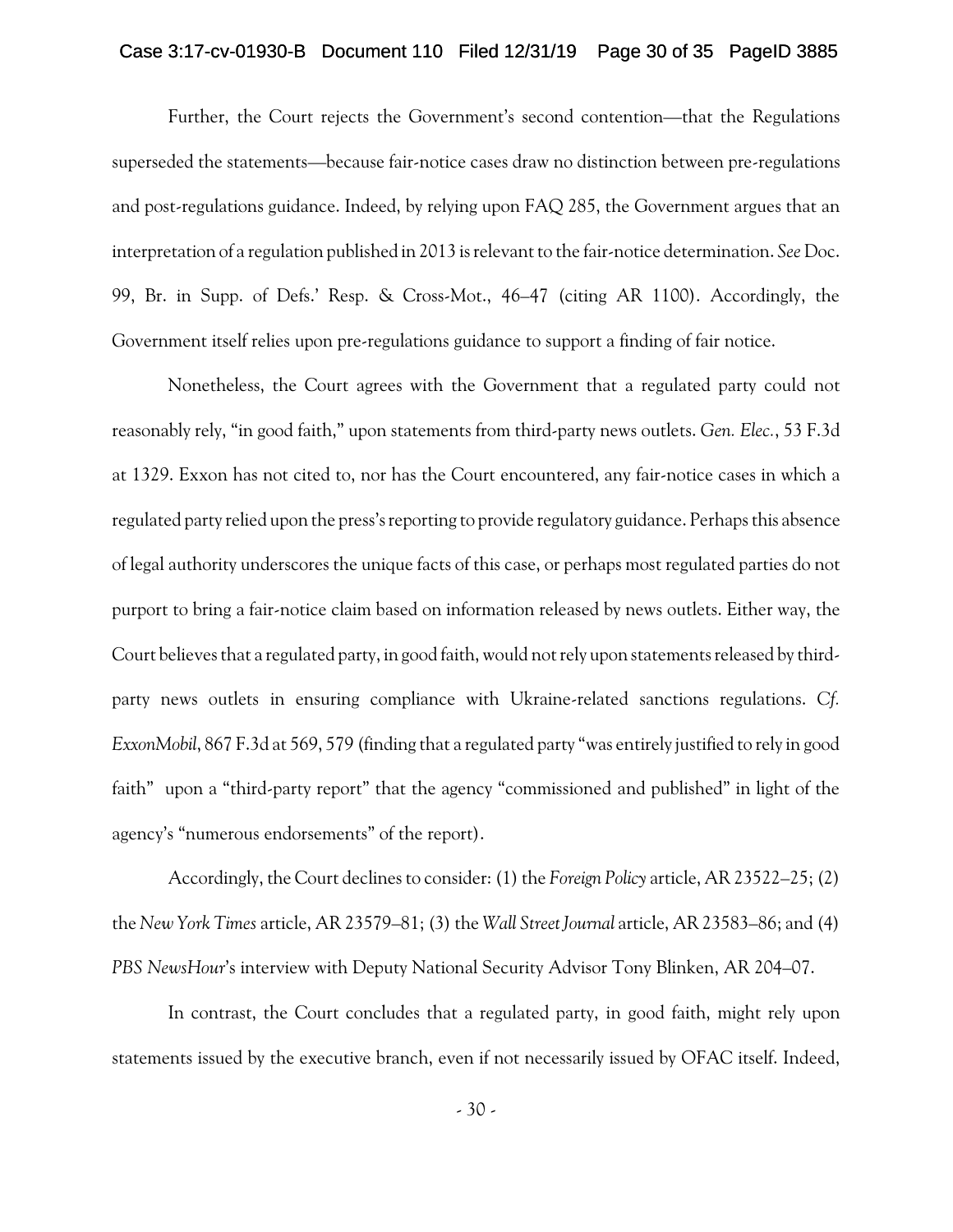OFAC's authority to issue the Regulations comes from an executive order. *See* Exec. Order No. 13661, 79 Fed. Reg. 15,535 (Mar. 16, 2014) (bestowing authority upon "The Secretary of the Treasury, in consultation with the Secretary of State" to promulgate regulations and allowing the Secretary to delegate that authority to "other officers and agencies"). Under these circumstances, a regulated party would be "entirely justified to rely in good faith" upon public, released statements from the White House and the Treasury. *ExxonMobil*, 867 F.3d at 579.

Thus, the Court considers statements released by the White House Office of the Press Secretary, as well as those released by the Treasury, to decide whether public statements provide ascertainable certainty. *SeeGen. Elec.*, 53 F.3d at 1329. To summarize the relevant public statements, the Court relays the statements, along with pertinent events, in the following timeline:

# **March 16, 2014**

! President Obama issues Executive Order 13661, which contains Sections 1 and 4, prohibiting the receipt of services. Exec. Order No. 13661, 79 Fed. Reg. 15,535–36 (Mar. 16, 2014).

## **March 17, 2014**

- White House Office of the Press Secretary releases "Background Briefing by Senior Administration Officials on Ukraine" which states:
	- < "[W]hile we will not rule out taking additionalsteps in the future, our current focus is to identify these cronies of the Russian government and target their personal assets and wealth, rather than the business entities and industries that they may manage or oversee." AR 23490.
	- $\blacktriangleright$  "Any assets these [designated] individuals have within U.S. jurisdiction are frozen, and U.S. persons are prohibited from doing business with them." AR 23489.
- ! White House Office of the Press Secretary releases "FACT SHEET: Ukraine-Related Sanctions," which states:
	- < "Our current focus is to identify these individuals and target their personal assets, but not companies that they may manage on behalf of the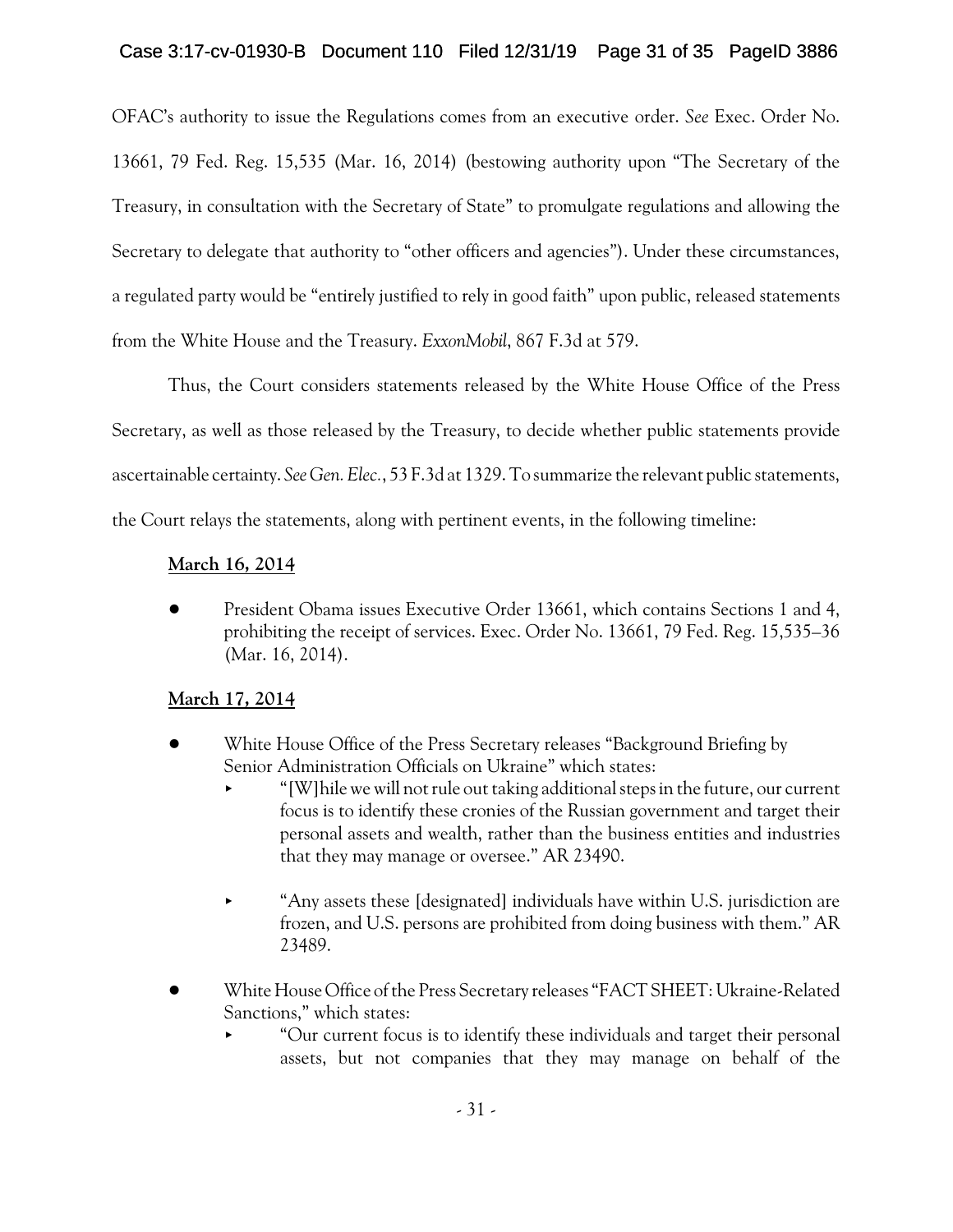Russian state." AR 360.

## **April 28, 2014**

- ! OFAC designates Sechin. AR 23689–91.
- ! White House Office of the Press Secretary releases "Background Conference Call on Ukraine Sanctions," which states:
	- "We are imposing sanctions on Sechin . . . individually." AR 23501.
- ! The Treasury releases "Announcement of AdditionalTreasury Sanctions on Russian Government Officials And Entities," which states:
	- < "Igor Sechin is the President and Chairman of the Management Board for Rosneft . . . . Rosneft is a state-owned company and has not been sanctioned." AR 23689.
	- < "[T]ransactions by U.S. persons or within the United States involving the individuals and entities designated today are generally prohibited." AR 23690.
	- < The Announcement also lists entities that were designated "because they are owned or controlled by persons (either individuals or entities) whose property and interests in property are blocked . . . ." AR 23689.

## **May 8, 2014**

- ! OFAC issues the Ukraine-related Regulations, which prohibit all transactions prohibited pursuant to Executive Order 13661. 31 C.F.R. § 589.201. They also state:
	- "Differing foreign policy and national security circumstances may result in differing interpretations of similar language among the parts of this chapter." *Id.* § 589.101.
	- < "This part has been published in abbreviated form for the purpose of providing immediate guidance to the public. OFAC intends to supplement this part with a more comprehensive set of regulations, which may include additional interpretive and definitional guidance . . . ." *Id.*

## **May 23, 2014**

! Sechin signs the contracts at issue. *See, e.g.*, AR 1877–82 (one of the seven completion deeds); AR 1566.

Under these circumstances, the Court finds that the public statements at issue, in

conjunction with the Regulations, do not provide fair notice. Some of the statements suggest that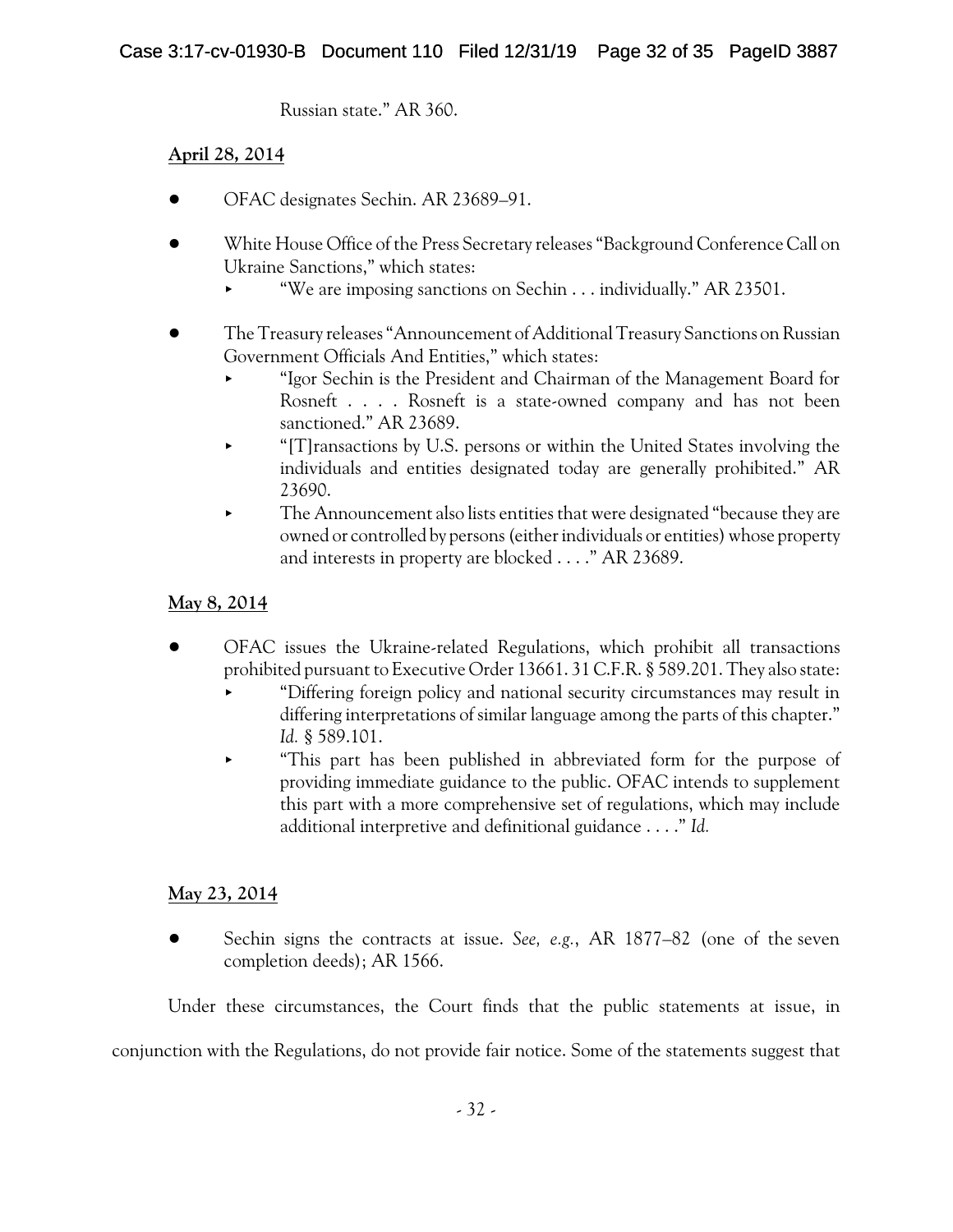## Case 3:17-cv-01930-B Document 110 Filed 12/31/19 Page 33 of 35 PageID 3888

an SDN may transact on behalf of a non-blocked entity without subjecting a U.S. entity, as a party to the transaction, to sanctions. For example, the March 17, 2014 Background Briefing and Fact Sheet both indicate that the intentionof the Ukraine-related sanctions is to target the personal assets of SDNs—not the businesses they oversee. *See* AR 23490, 360. Additionally, contemporaneously with Sechin's designation, the Background Conference Call clarifies that Sechin was designated as an individual. *See* AR 23501 (stating that Sechin was designated "individually").

Yet other statements suggest an intent to isolate a blocked person in all business transactions—not just those conducted in the person's individual capacity. For instance, in the March 17, 2014 Background Briefing, where an official explains the intent to target personal assets of blocked persons, an official also states that U.S. persons are prohibited from doing business with SDNs. AR 23489. Likewise, the Treasury's April 28, 2014 Announcement explicitly states, "[T]ransactions by U.S. persons or within the United States involving the individuals and entities designated today are generally prohibited." AR 23690.

Overall, the public statements do not provide ascertainable certainty of proscribed conduct: they emphasize that Sechin was targeted as an individual, and Rosneft was not designated, yet they purport to prohibit transactions involving Sechin—the President of Rosneft's Management Board. AR 23501. What's more, the executive statements even acknowledge Sechin's role at Rosneft. AR 23689. Perhaps OFAC was not ready to definitively articulate how Executive Order 13661's prohibitions would affect transactions like Exxon's. After all, OFAC "intended[ed] to supplement [the Regulations] with a more comprehensive set . . . ." 31 C.F.R. § 589.101. But by May 23, 2014—the day that Exxon allegedly received Sechin's services—OFAC had not done so. Rather, OFAC relied upon Regulations that fail to address Exxon's conduct. Though the Regulations and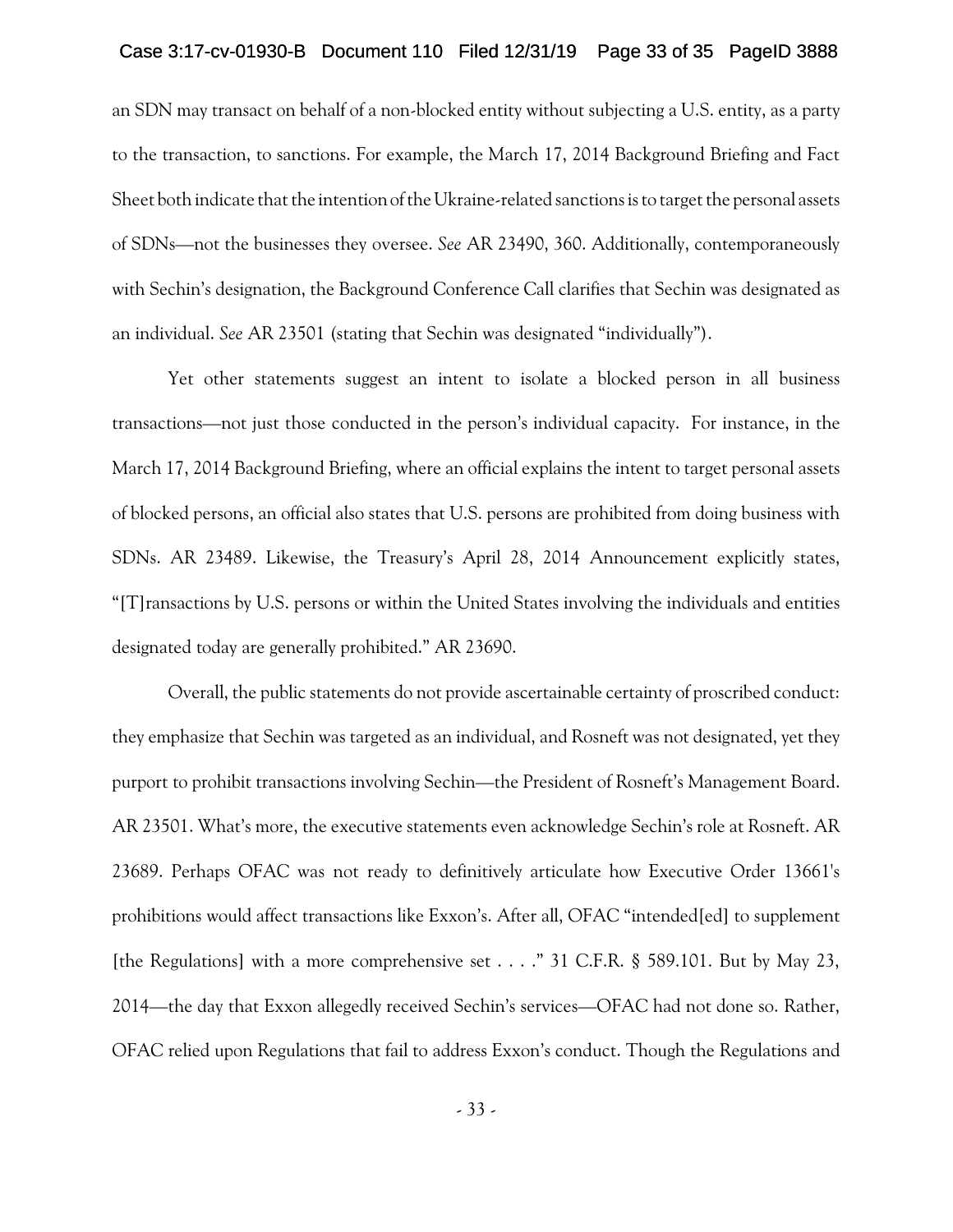## Case 3:17-cv-01930-B Document 110 Filed 12/31/19 Page 34 of 35 PageID 3889

public statements, taken together, would likely lead a regulated party, acting in good faith, to hesitate before completing transactions like Exxon's, they do not create ascertainable certainty that such conduct would be prohibited.

Moreover, even if the Court were to ignore the released statements from the Treasury and the White House Office of the Press Secretary, its conclusion would not change. Without considering these public statements, the Court is left only to examine: (1) the text of the Regulations; and (2) the only relevant public statement released by OFAC itself—FAQ 285. As discussed above, neither provides fair notice of the Government's interpretation of the Regulations. Further, Exxon's failure to seek guidance from OFAC prior to executing the contracts at issue does not sway the Court's decision. As noted above, though courts have considered a party's opportunity to seek guidance, it is only one relevant consideration among many others. Exxon's decision to proceed with the contracts absent guidance from OFAC was risky—and perhaps imprudent. But this factor does not overcome others suggesting a lack of fair notice.

Namely, public statements leading up to the Regulations were equivocal with respect to Exxon's conduct. Yet despite these equivocal statements, OFAC issued the Regulations with broad language that fails to delineate their boundaries. Further, after penalizing Exxon, OFAC provided guidance clarifying that conduct like Exxon's was prohibited. To ignore these circumstances and find fair notice based on Exxon's failure to inquire is to shift the fair-notice burden entirely. Indeed, "a regulation cannot be construed to mean what an agency intended but did not adequately express." *Diamond Roofing*, 528 F.2d at 649.

Thus, the Court holds that, under the circumstances, "a regulated party acting in good faith" would not "be able to identify, with 'ascertainable certainty,' the standards with which [OFAC]